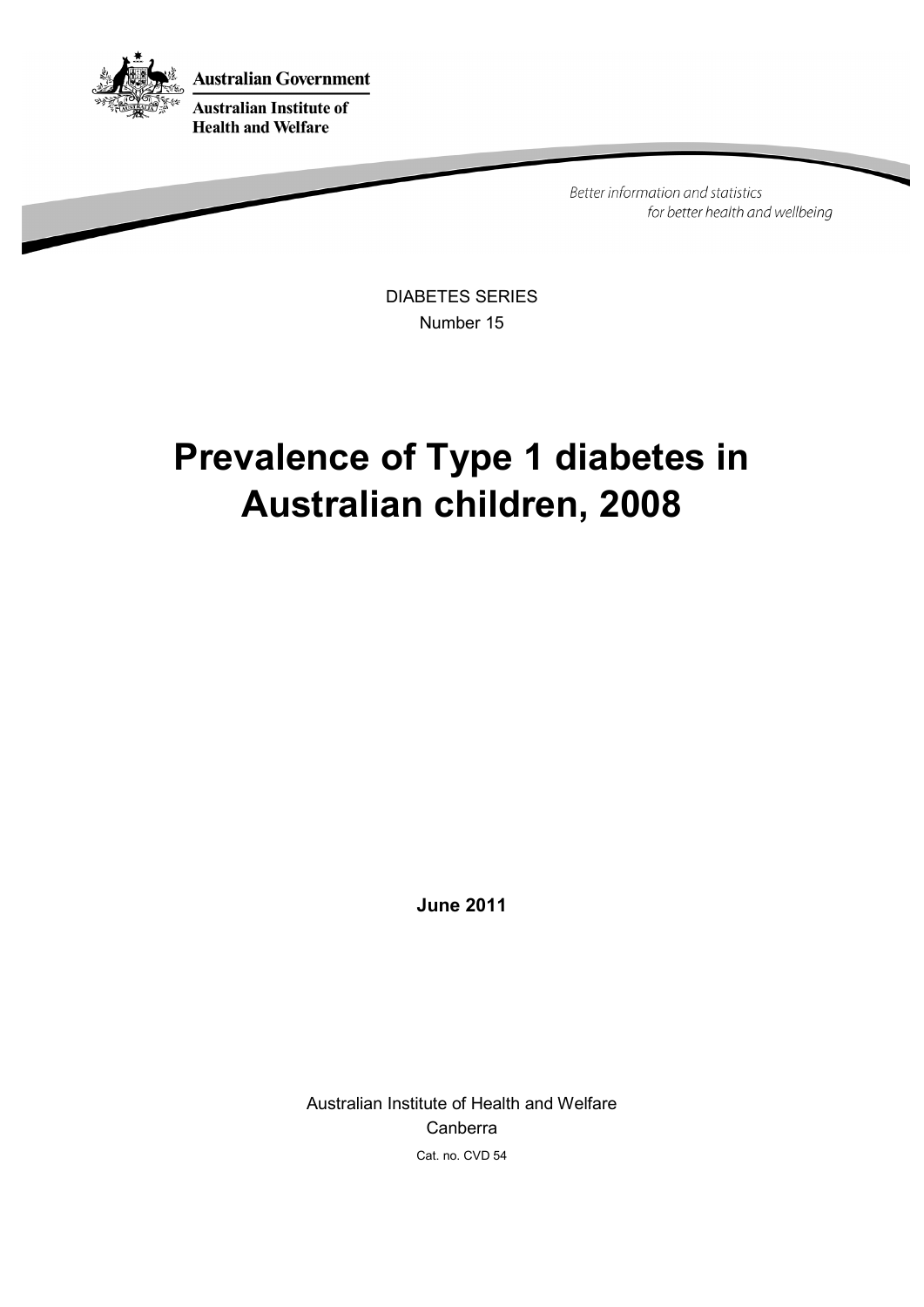#### **The Australian Institute of Health and Welfare is Australia's national health and welfare statistics and information agency. The Institute's mission is** *better information and statistics for better health and wellbeing***.**

#### © Australian Institute of Health and Welfare 2011

This work is copyright. Apart from any use as permitted under the *Copyright Act 1968*, no part may be reproduced without prior written permission from the Australian Institute of Health and Welfare. Requests and enquiries concerning reproduction and rights should be directed to the Head of the Communications, Media and Marketing Unit, Australian Institute of Health and Welfare, GPO Box 570, Canberra ACT 2601.

This publication is part of the Australian Institute of Health and Welfare's Diabetes series. A complete list of the Institute's publications is available from the Institute's website <www.aihw.gov.au>.

ISSN 1444-8033 ISBN 978-1-74249-172-1

#### **Suggested citation**

Australian Institute of Health and Welfare 2011. Prevalence of Type 1 diabetes in Australian children, 2008. Diabetes series no.15. Cat. no. CVD 54. Canberra: AIHW.

#### **Australian Institute of Health and Welfare**

Board Chair Hon. Peter Collins, AM, QC

**Director** David Kalisch

Any enquiries about or comments on this publication should be directed to: Cardiovascular, Diabetes and Kidney Unit Australian Institute of Health and Welfare GPO Box 570 Canberra ACT 2601 Phone: (02) 6244 1000 Email: diabetes@aihw.gov.au

Published by the Australian Institute of Health and Welfare Printed by

> **Please note that there is the potential for minor revisions of data in this report. Please check the online version at <www.aihw.gov.au> for any amendments.**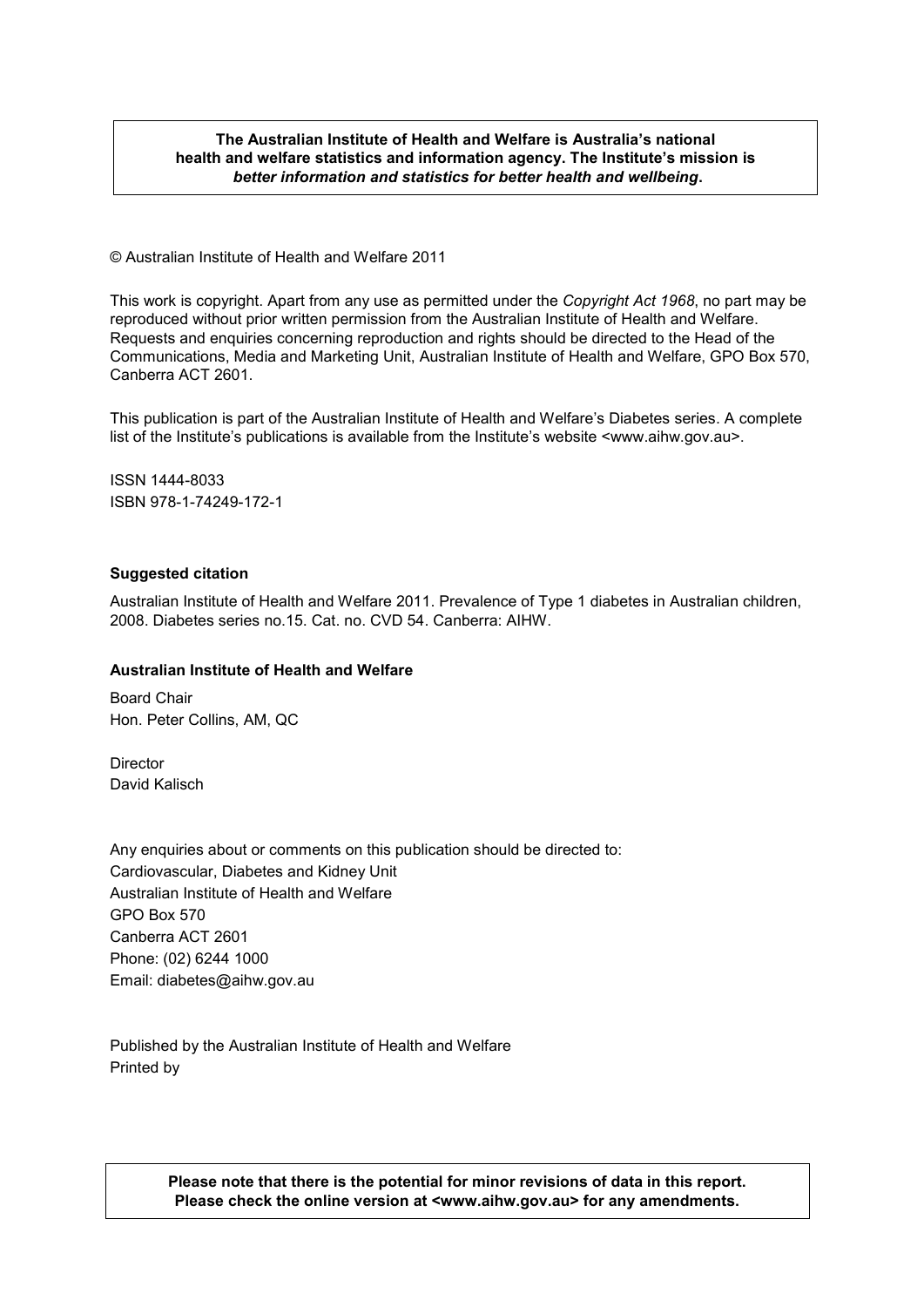# **Contents**

| New cases of insulin-treated diabetes in children (0-14 years) on the NDR5<br>Coverage of Type 1 diabetes in children (0-14 years) on the NDR 5<br>Number of children aged 0-14 years with Type 1 diabetes on the NDR as at<br>A.2<br>B.1<br>Assessing coverage of the National Diabetes Register using the<br>B.2 |                |     |  |
|--------------------------------------------------------------------------------------------------------------------------------------------------------------------------------------------------------------------------------------------------------------------------------------------------------------------|----------------|-----|--|
|                                                                                                                                                                                                                                                                                                                    |                |     |  |
|                                                                                                                                                                                                                                                                                                                    |                |     |  |
|                                                                                                                                                                                                                                                                                                                    |                |     |  |
|                                                                                                                                                                                                                                                                                                                    | $\mathbf{1}$   |     |  |
|                                                                                                                                                                                                                                                                                                                    |                |     |  |
|                                                                                                                                                                                                                                                                                                                    |                |     |  |
|                                                                                                                                                                                                                                                                                                                    |                |     |  |
|                                                                                                                                                                                                                                                                                                                    |                |     |  |
|                                                                                                                                                                                                                                                                                                                    |                |     |  |
|                                                                                                                                                                                                                                                                                                                    |                |     |  |
|                                                                                                                                                                                                                                                                                                                    |                |     |  |
|                                                                                                                                                                                                                                                                                                                    |                |     |  |
|                                                                                                                                                                                                                                                                                                                    | $\overline{2}$ |     |  |
|                                                                                                                                                                                                                                                                                                                    |                |     |  |
|                                                                                                                                                                                                                                                                                                                    |                |     |  |
|                                                                                                                                                                                                                                                                                                                    |                |     |  |
|                                                                                                                                                                                                                                                                                                                    |                |     |  |
|                                                                                                                                                                                                                                                                                                                    |                |     |  |
|                                                                                                                                                                                                                                                                                                                    |                |     |  |
|                                                                                                                                                                                                                                                                                                                    |                |     |  |
|                                                                                                                                                                                                                                                                                                                    |                |     |  |
|                                                                                                                                                                                                                                                                                                                    |                |     |  |
|                                                                                                                                                                                                                                                                                                                    |                |     |  |
|                                                                                                                                                                                                                                                                                                                    |                |     |  |
|                                                                                                                                                                                                                                                                                                                    |                |     |  |
|                                                                                                                                                                                                                                                                                                                    |                |     |  |
|                                                                                                                                                                                                                                                                                                                    |                |     |  |
|                                                                                                                                                                                                                                                                                                                    |                |     |  |
|                                                                                                                                                                                                                                                                                                                    |                |     |  |
|                                                                                                                                                                                                                                                                                                                    |                | B.3 |  |
| Estimating the number of new cases of Type 1 diabetes in children<br>B.4                                                                                                                                                                                                                                           |                |     |  |
| Validation of the estimated number of new cases of Type 1 diabetes<br>B.5                                                                                                                                                                                                                                          |                |     |  |
| <b>B.6</b>                                                                                                                                                                                                                                                                                                         |                |     |  |
| B.7                                                                                                                                                                                                                                                                                                                |                |     |  |
|                                                                                                                                                                                                                                                                                                                    |                |     |  |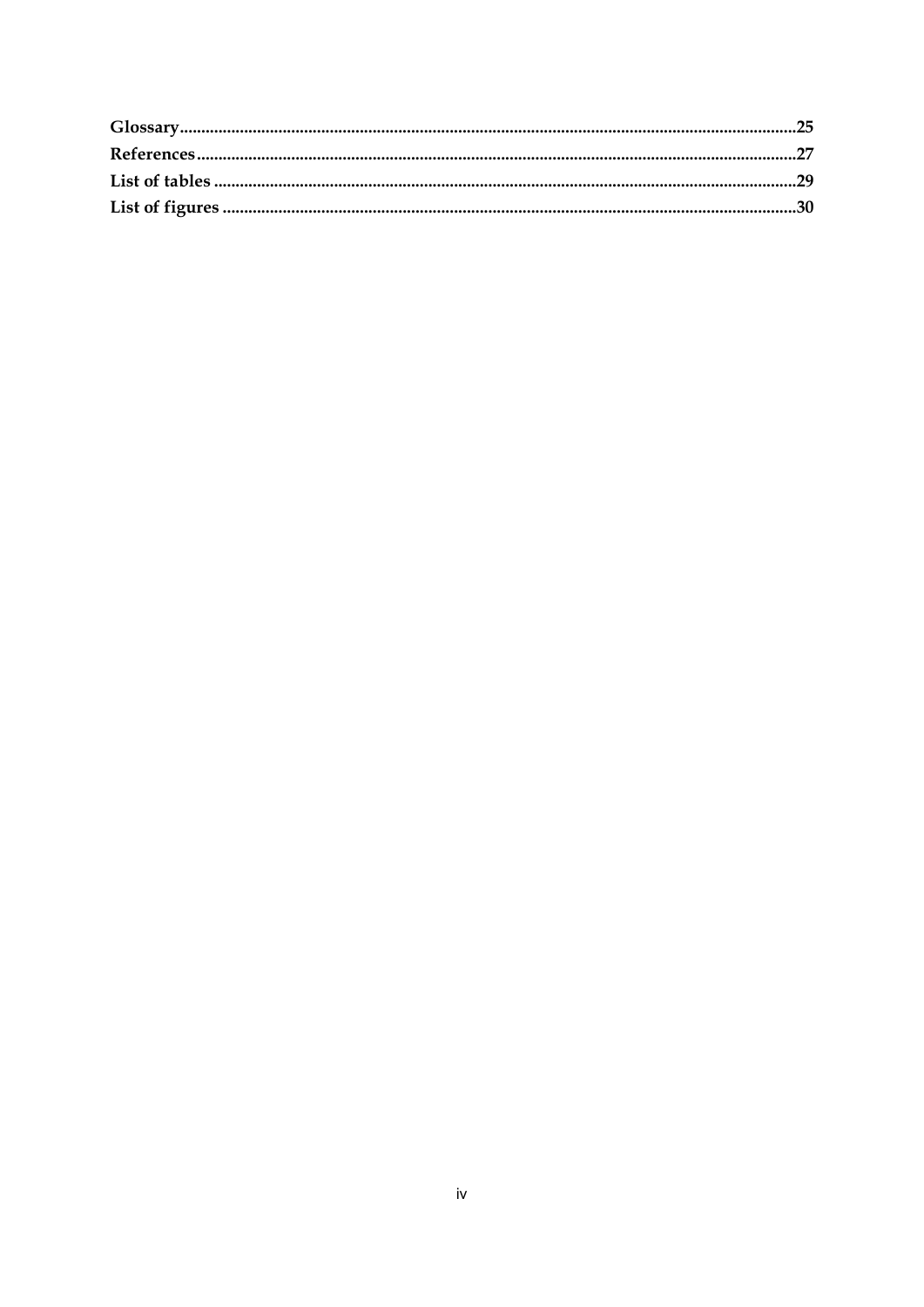# <span id="page-4-0"></span>**Acknowledgments**

This report was prepared by Anne-Marie Waters and Roslyn Seselja of the National Centre for Monitoring Diabetes at the Australian Institute of Health and Welfare (AIHW).

Valuable input on the report and the methods was gratefully received from Susana Senes, Daniel Palamara, Sanjeeva Ranasinha, Charlie Blumer, Caleb Leung, Guangyu Zhang and Brett Davis.

This report was prepared under the guidance of the National Diabetes Data Working Group, chaired by Associate Professor Jeff Flack. Members of the working group at the time of publication were: Ms Janelle Babare, Professor Stephen Colagiuri, Ms Liz Cotton, Associate Professor Maria Craig, Associate Professor Wendy Davis, Ms Susan Davidson, Mr Robert Guthrie, Professor Mark Harris, Ms Susana Senes, Dr Glynis Ross and Associate Professor Jonathan Shaw.

The assistance of data managers of the Australasian Paediatric Endocrine Group (at the time of publication this included Karen Demangone, Lauren Foulds, Maree Grant, Tania Kelly, Margaret Lloyd, Christine Muske and Carol Willis) and Diabetes Australia (at the time of publication this was Nikki Douglass) in providing data and with the ongoing development of the National Diabetes Register is greatly appreciated.

We are also grateful to Kathy Southgate at the AIHW for her assistance with various aspects of the data in this report, and to staff of the AIHW's Publishing Services Unit and Communications, Media and Marketing Unit for their assistance with publishing this report. The Australian Government Department of Health and Ageing funded this report.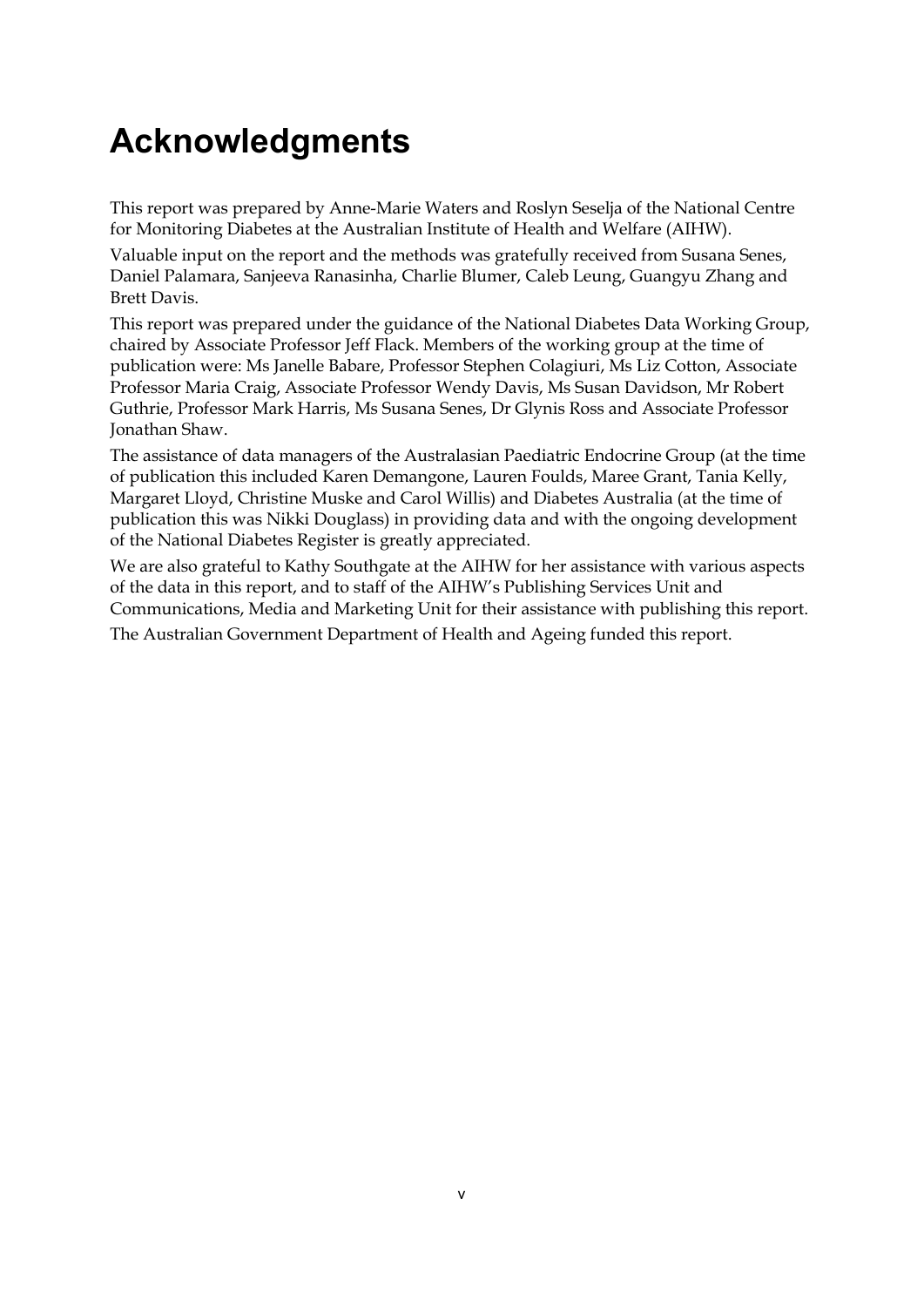# <span id="page-5-0"></span>**Abbreviations**

| Australian Institute of Health and Welfare<br>AIHW |
|----------------------------------------------------|
|----------------------------------------------------|

- APEG Australasian Paediatric Endocrine Group
- NDR National Diabetes Register
- NDSS National Diabetes Services Scheme
- OECD Organisation for Economic Co-operation and Development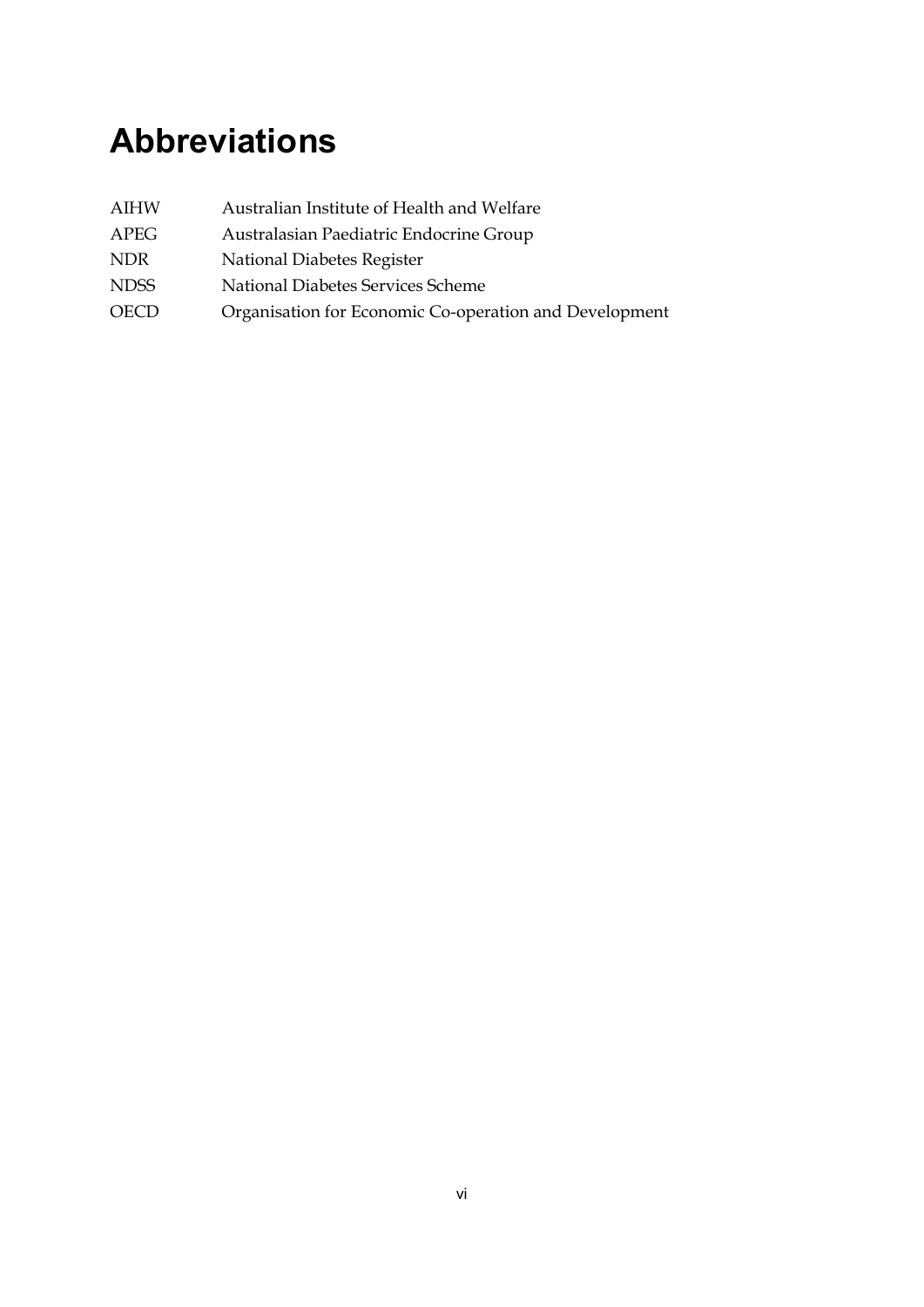# <span id="page-6-0"></span>**Summary**

This report provides information on Type 1 diabetes among children from Australia's National Diabetes Register (NDR). The register holds information on Australians who began using insulin for diabetes since 1999.

The report focuses on children with Type 1 diabetes who were aged 0–14 years when they began using insulin. It includes information on the prevalence of the disease among children aged 0–14 years who were registered on the NDR as at 31 December 2008 by age, sex, and state or territory of current residence. It also provides projections of prevalence in 2013.

# <span id="page-6-1"></span>**Main findings**

- Over 5,700 Australian children aged 0–14 years had Type 1 diabetes in 2008. This equates to a prevalence of 138 cases per 100,000 population.
- There was no significant difference in the prevalence rate between boys and girls.
- The prevalence increased with age, from 29 cases per 100,000 in 0–4 year olds to 256 cases per 100,000 in 10–14 year olds.
- The prevalence of Type 1 diabetes in 0–14 year olds varied by state and territory. It was lowest in the Northern Territory (62 cases per 100,000 population). In the other jurisdictions, it ranged from 130 cases per 100,000 in New South Wales to 188 cases per 100,000 in Tasmania.
- Assuming new cases continue increasing at the current rate, it is estimated that the prevalence rate of Type 1 diabetes in children aged 0–14 years will increase by 10% between 2008 and 2013.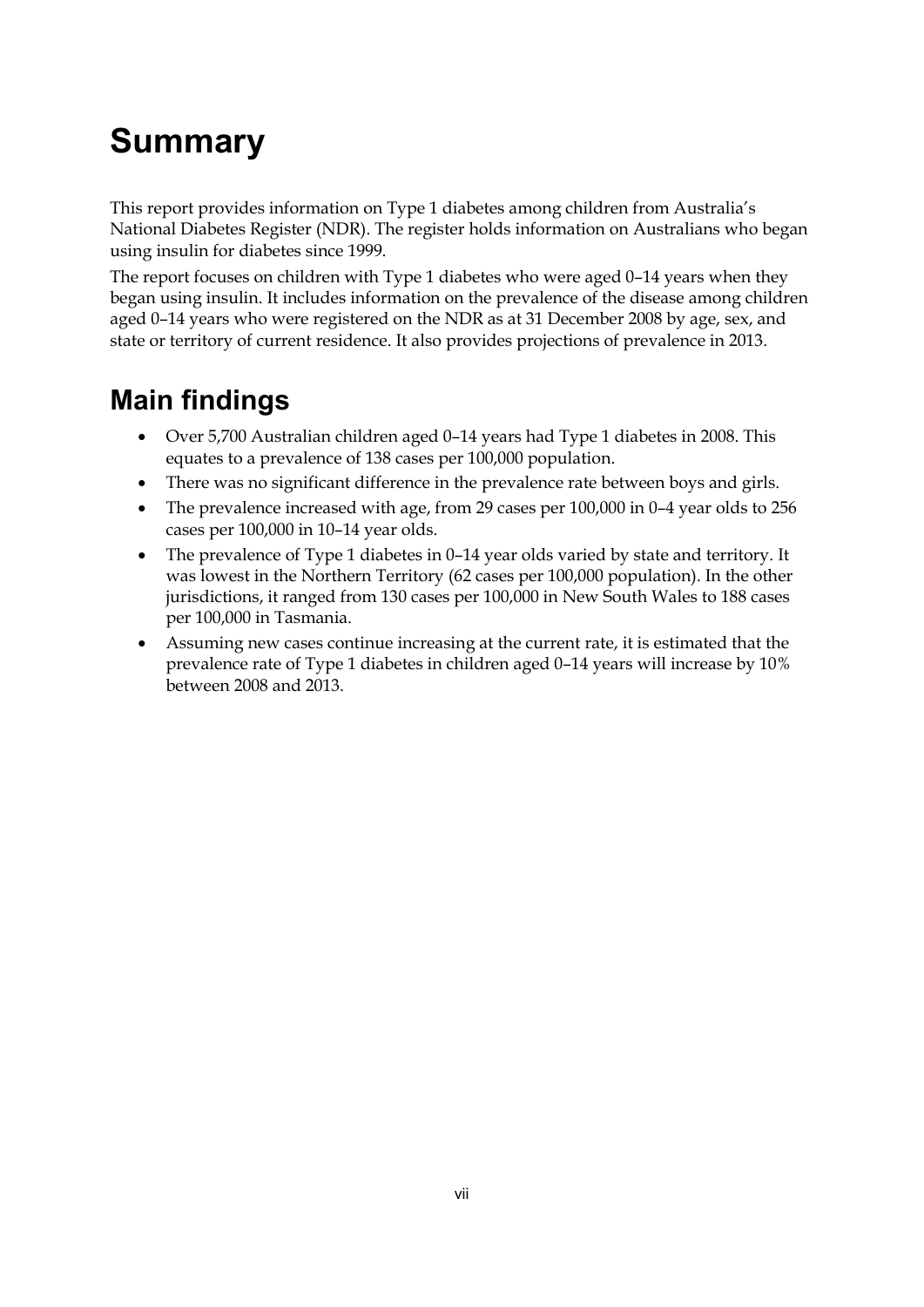<span id="page-7-0"></span>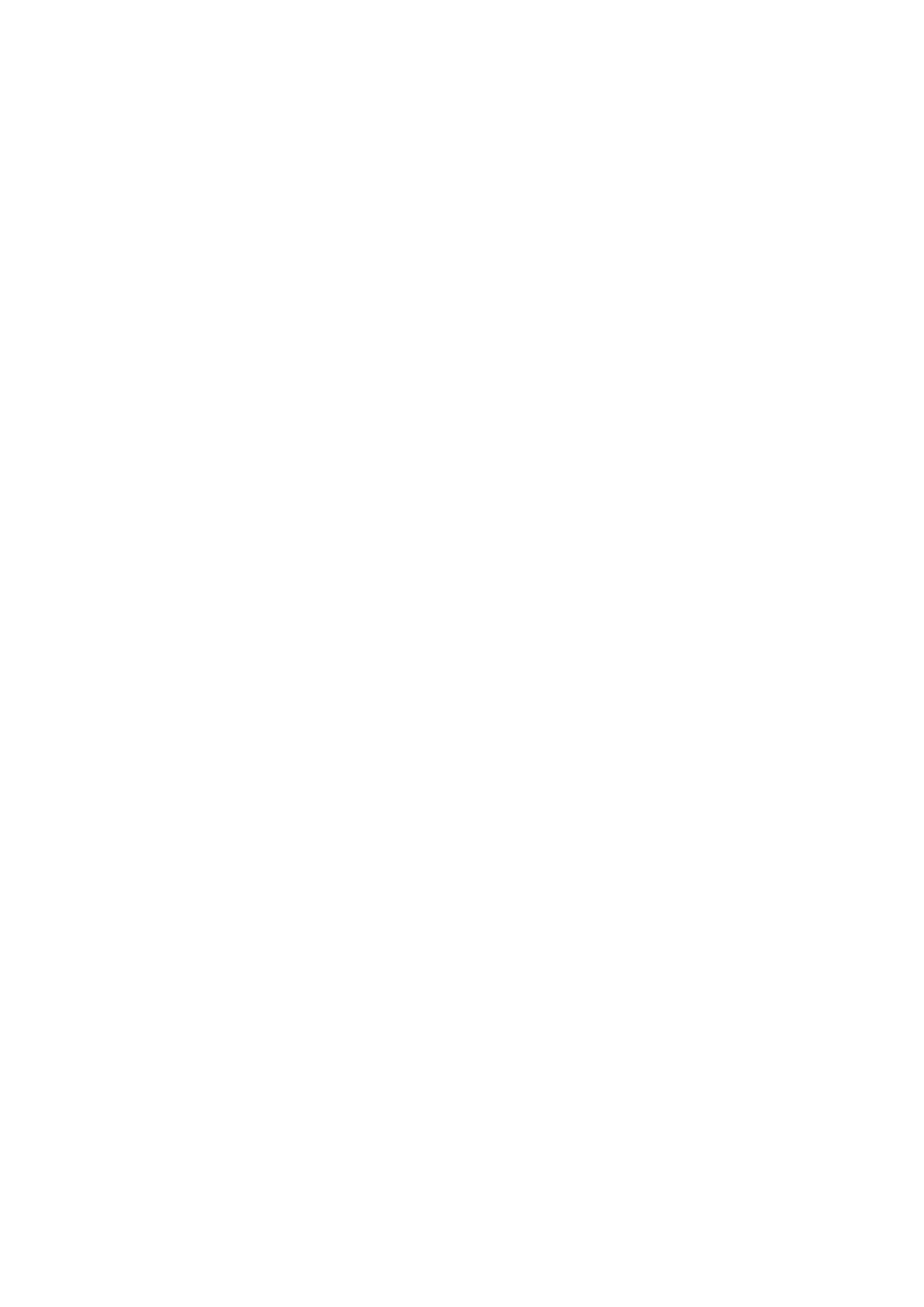# **1 Introduction**

Diabetes has a major impact on quality of life and life expectancy. The National Diabetes Register was set up as an important part of Australia's monitoring system for diabetes. This monitoring is essential to improve Australia's ability to plan preventive and treatment services, identify and focus on priority population groups, track the effects of environmental change and prevention and control strategies, and to decide the cost-effective allocation of resources (AIHW: Dixon & Webbie 2006).

The NDR now has 10 years of data on over 21,300 cases of people with Type 1 diabetes diagnosed over the period 1999–2008. Almost 9,000 of these are children, who were aged 0–14 years at first insulin use.

The main aim of this report is to present estimates of the prevalence of Type 1 diabetes in Australian children aged 0–14 years in 2008, based on data from the cohort of children of the same age who were registered on the NDR as at 31 December 2008. Specifically, it provides estimates of prevalence by age, sex, and state or territory of current residence. It also provides projections of prevalence to 2013.

**Prevalence** refers to the number or proportion of cases of an illness present in a population at a given time.

# <span id="page-8-0"></span>**1.1 Structure of this report**

General information about diabetes and its different types is provided in the next section. This is followed by a description of the NDR and summary data about the coverage and number of new cases of Type 1 diabetes in children aged 0–14 years registered on the NDR between 1999 and 2008. Chapter 2 provides estimates of the prevalence of Type 1 diabetes in children aged 0–14 years in 2008 in Australia, international comparisons and projections of prevalence in Australia to 2013. The Appendixes include information about the derivation of diabetes type on the NDR and statistical notes relevant to the analyses undertaken for this report. The 'Glossary' defines some of the technical terms used in this report.

For the most recent statistics on Australians of all ages with all types of insulin-treated diabetes, refer to our publication *Insulin-treated diabetes in Australia 2000–2007* : <http://www.aihw.gov.au/publication-detail/?id=6442468275&tab=2 >.

For a full list of NDR publications see our website:

<http://www.aihw.gov.au/diabetes-related-publications/ >.

# <span id="page-8-1"></span>**1.2 Diabetes**

Diabetes mellitus (diabetes) is a serious illness causing substantial morbidity, premature death, disability and reduced quality of life. People with the condition need lifelong treatment and continual monitoring by health professionals.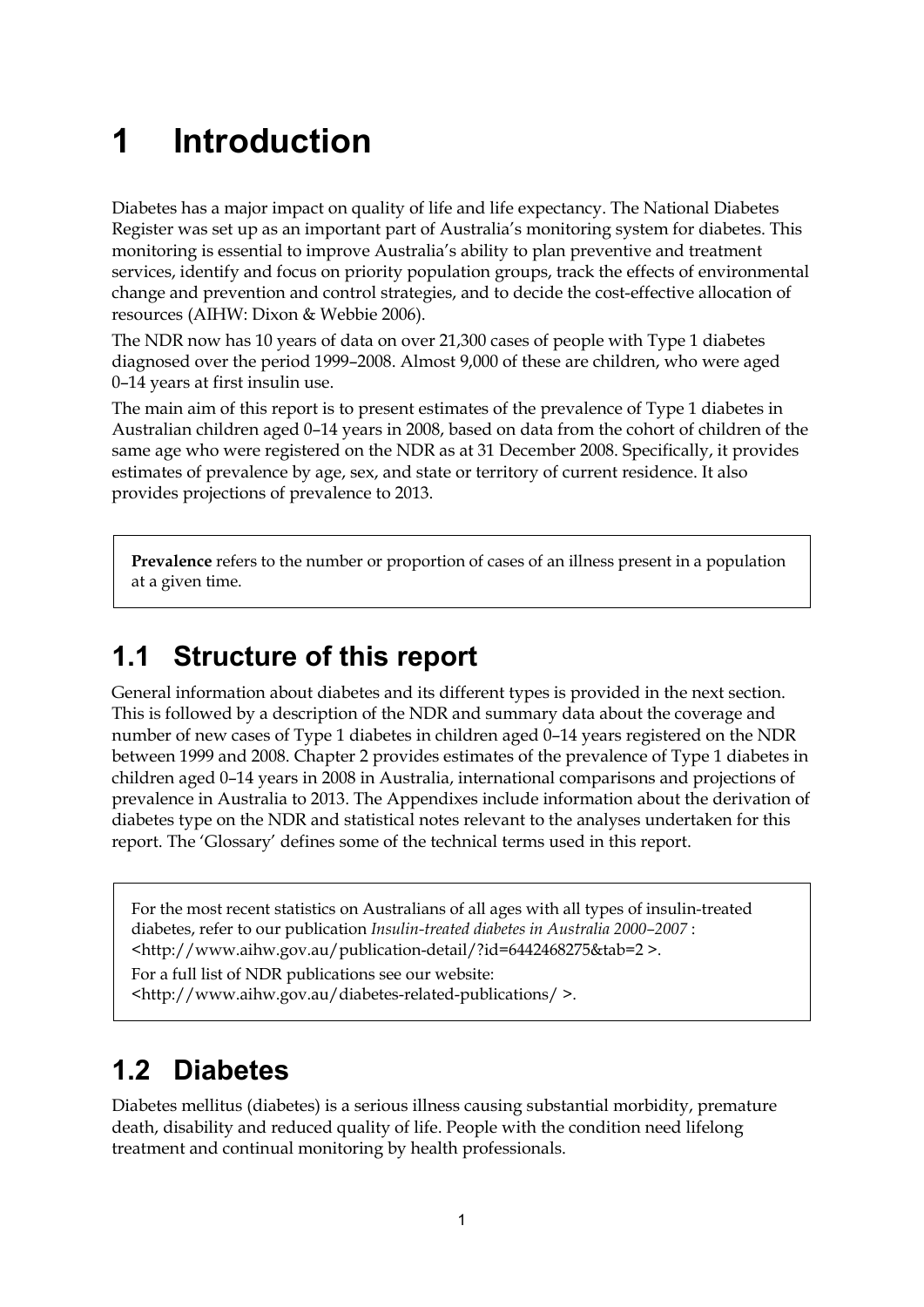Diabetes is a disease in which the body is unable to regulate its blood glucose (sugar), the main source of energy for the body's cells. The pancreas makes the hormone insulin, which controls the amount of glucose in the blood and moves it from the blood into the cells where it is converted into energy or stored until needed. When glucose is absorbed into the bloodstream it stimulates the pancreas to produce insulin. Diabetes occurs when the pancreas cannot make enough insulin, or when the body does not respond adequately to insulin.

These abnormalities lead to a rise in the glucose level in the blood. Symptoms such as thirst, frequent urination, tiredness and lack of energy, blurred vision, infections and weight loss may be the first signs of diabetes. Diabetes can also cause many serious health complications, some of which may occur within months of diagnosis while others may develop over several years.

Some of the short-term complications of diabetes include: diabetic ketoacidosis (resulting from a severe lack of insulin—see page 3 and the 'Glossary' for more detail about ketoacidosis); increased susceptibility to infections, and reduced ability to heal. Longer term complications include diseases of the large blood vessels (macrovascular disease) such as coronary heart disease, stroke and peripheral vascular disease, as well as diseases of the small blood vessels (microvascular disease) such as retinopathy, kidney diseases and neuropathy (peripheral nerve disease).

As a result of these complications, together with the need for constant and long-term treatment, diabetes imposes a large burden on the health system and on the community. In 2003, diabetes accounted for more than 5.5% of the disease burden in Australia (Begg et al. 2007). This burden increases to 8.3% when the added risk of diabetes-related cardiovascular diseases is included, and the true burden would be even higher if other diabetes-related diseases were taken into account.

## <span id="page-9-0"></span>**Types of diabetes**

There are three main types of diabetes mellitus: Type 1, Type 2 and gestational diabetes. In addition, a number of conditions or syndromes that cause diabetes have been put into a fourth category: other types of diabetes. Each type has different causes and clinical histories (see Box 1). Type 1 diabetes, which is the focus of this report, is described in detail below.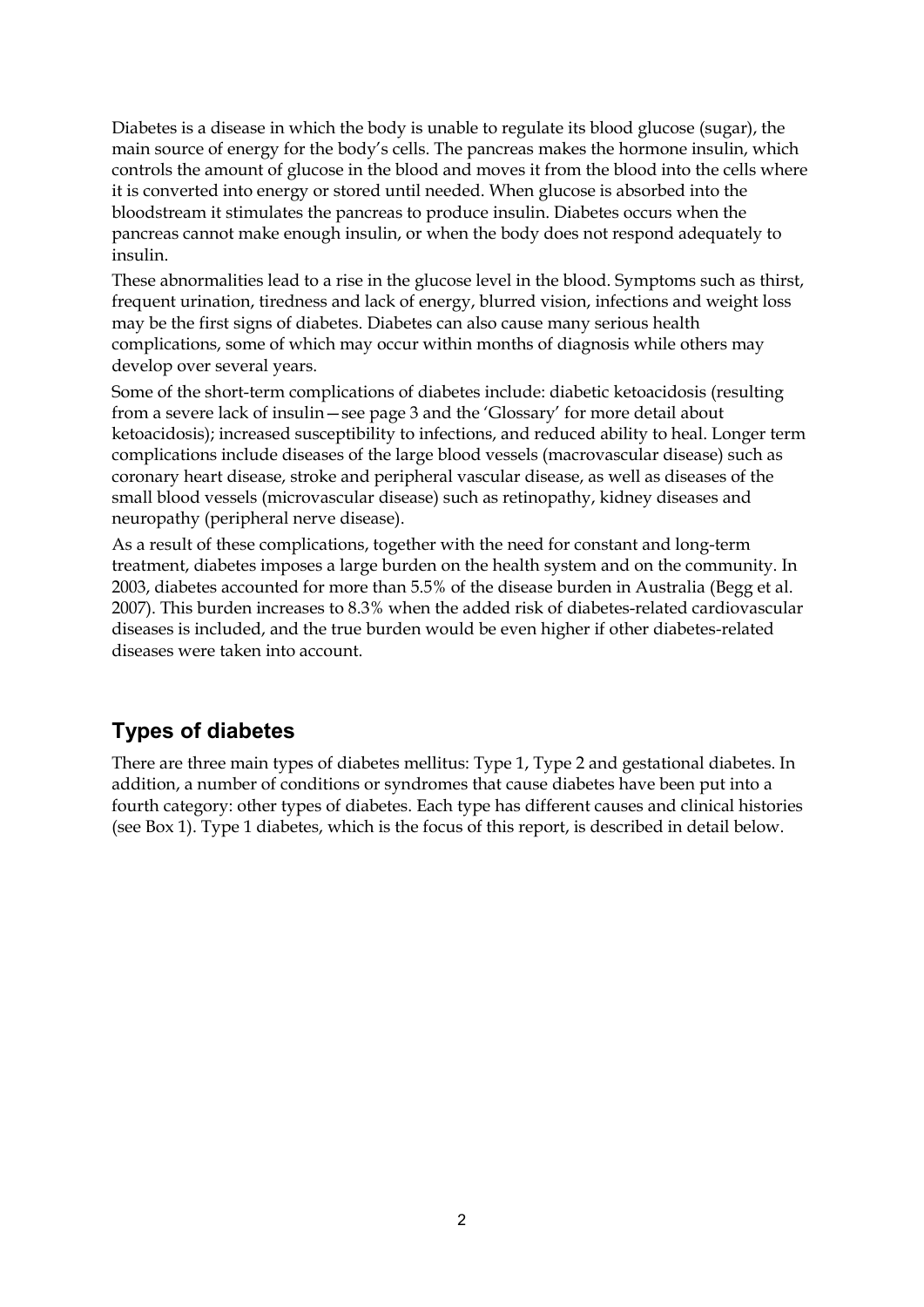#### **Box 1: Types of diabetes**

**Type 1 diabetes** mainly occurs in children or young adults, although it can occur at any age. It is marked by severe insulin deficiency. People with Type 1 diabetes need insulin replacement for survival. Most cases are caused by the destruction of the insulin-producing cells in the pancreas by the body's immune system.

**Type 2 diabetes** is the most common form of diabetes. It occurs mostly in people aged 50 years and over but, although still uncommon in childhood, is becoming increasingly recognised in that group. People with Type 2 diabetes produce insulin, but may not produce enough or cannot use it effectively. Type 2 diabetes may be managed with changes to diet and exercise, oral glucose-lowering drugs, insulin injections or a combination of these.

**Gestational diabetes mellitus** is a form of diabetes that develops during pregnancy in some females. It involves higher blood sugar levels appearing for the first time during pregnancy in females not previously diagnosed with other forms of diabetes. This type of diabetes is short term and, although it usually disappears after the baby is born, can recur in later pregnancies. Gestational diabetes is also a marker of increased risk of developing Type 2 diabetes later in life. Some cases of gestational diabetes are managed with changes to diet and exercise, and some require insulin treatment.

**Other types of diabetes** can occur as a result of other conditions or syndromes, such as:

- genetic defects of beta-cell function in the pancreas and insulin action (formerly referred to as maturity-onset diabetes of the young)
- other diseases of the pancreas (including cystic fibrosis and cancer of the pancreas)
- endocrine disorders (for example, acromegaly and Cushing's Syndrome)
- drug- or chemical-induced diabetes (for example, steroid-induced diabetes)
- infections (for example, congenital rubella)
- uncommon but specific forms of immune-mediated diabetes mellitus
- other genetic syndromes sometimes associated with diabetes (ADA 2010).

These other types of diabetes are relatively uncommon.

## <span id="page-10-0"></span>**Type 1 diabetes**

In 2007–08, Type 1 diabetes was estimated to account for 10% of all diabetes in Australia (AIHW 2010a). It can occur at any age, although more than half of cases arise in childhood or adolescence (AIHW 2008). Type 1 diabetes is characterised by progressive destruction of the insulin-producing cells in the pancreas.

When most of the insulin-producing cells have been destroyed, the glucose levels in the blood rise rapidly, causing increased frequency of urination as the kidneys rid the body of excess glucose. The body also begins to break down fat as an alternative source of energy, causing ketones to accumulate in the blood, and resulting in rapid weight loss. The excess of ketones makes the blood acidic (ketoacidosis), and without urgent medical intervention this can lead to coma and death. While the process may develop gradually over months or years, patients with this type of diabetes usually present at a health service with symptoms that have rapidly worsened over several weeks, and when only small numbers of insulin-producing cells remain.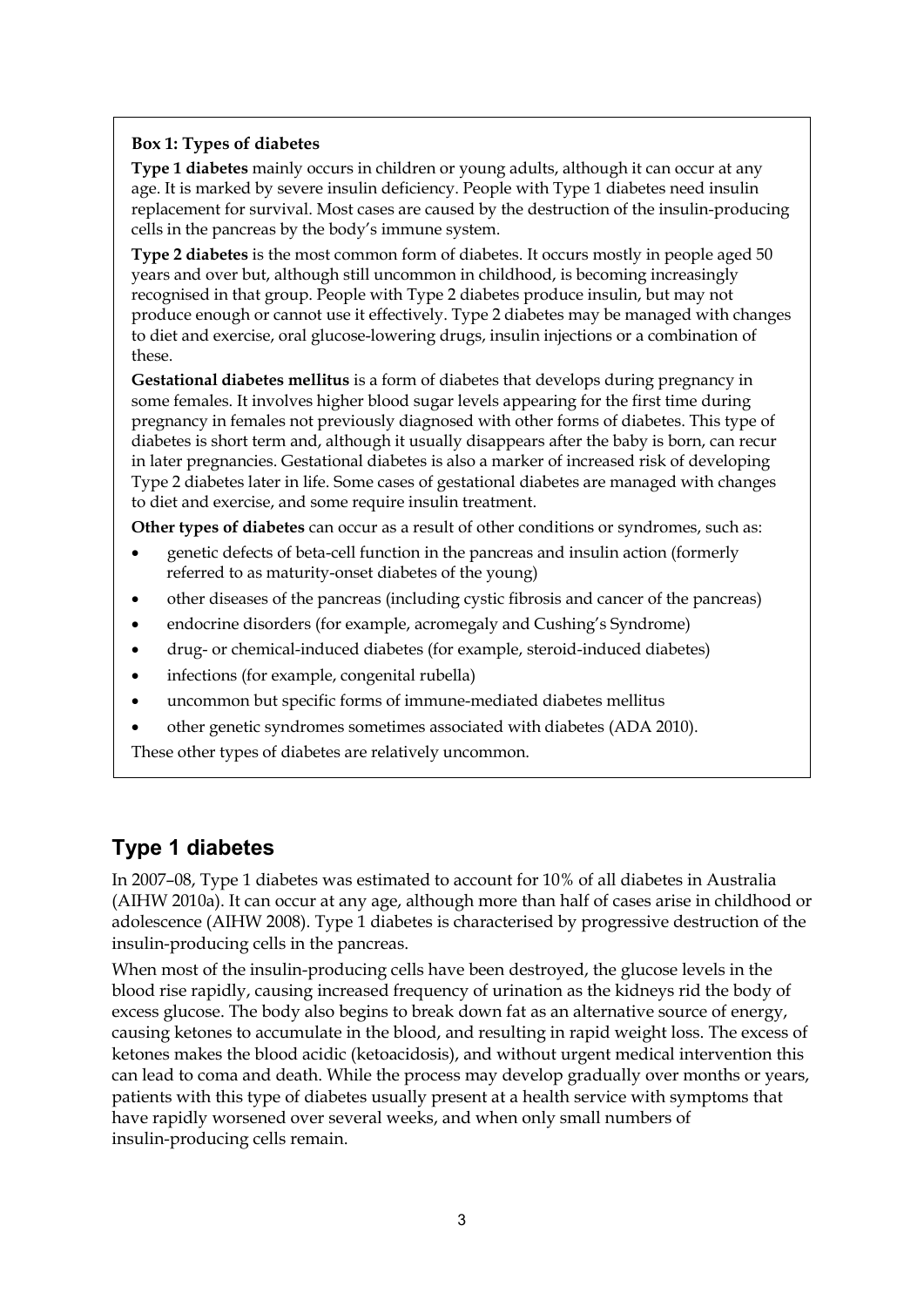Type 1 diabetes can cause many serious health complications that affect the quality of life of both the person with the disease and their families. Some of these complications, including diabetic ketoacidosis, may occur within months of diagnosis while others, including kidney disease and coronary heart disease, may develop over several years (see page 2 for more detail about these health complications).

Type 1 diabetes is treated with insulin, given either by injection several times a day or continuously by an insulin pump, with frequent monitoring of blood glucose levels. This monitoring usually involves pricking the tip of the finger with a small needle and placing a drop of blood on a reagent strip, which gives a reading to guide the patient on the insulin dose the body needs. A well-balanced and healthy diet, and continued monitoring of the diabetes by a multidisciplinary health team are essential for maintaining good health and minimising complications (NHMRC 2005).

Researchers believe that Type 1 diabetes is caused by a combination of environmental factors and a genetic predisposition. Some of the possible environmental risk factors being investigated include viruses; diet, such as early consumption of cow's milk; and low levels of vitamin D (Greer et al. 2007; Littorin et al. 2006; Vaarala 2005; Yeung et al. 2011; Yoon et al. 1999).

# <span id="page-11-0"></span>**1.3 National Diabetes Register**

## <span id="page-11-1"></span>**About the National Diabetes Register**

The National Diabetes Register is a database established in 1999 to collect information about new cases of insulin-treated diabetes—that is, all new cases of Type 1 diabetes and all other new cases of individuals needing insulin treatment, whether Type 2, gestational or other types of diabetes. It was set up as a result of a recommendation of the National Diabetes Strategy and Implementation Plan (Colagiuri et al. 1998).

The register is operated by the Australian Institute of Health and Welfare, using data from the National Diabetes Services Scheme (NDSS) for people of all ages and the Australasian Paediatric Endocrine Group (APEG) state and territory databases for children aged 0–14 years (see Appendix A.2 for more information on the NDSS and APEG). The NDR is funded by the Australian Government Department of Health and Ageing.

The NDR holds diabetes-related information on all cases of diabetes in people in Australia for whom insulin treatment began on or after 1 January 1999 and who consented to be included on the register (if they registered between 1999 and July 2003) or who did not optoff if they registered from August 2003 onwards.

The aim of the NDR is to record all new cases of people who use insulin to treat their diabetes. This means that it should cover all new cases of Type 1 diabetes because they all need insulin treatment. However, not all Type 2 and gestational diabetes cases require insulin treatment, so those that do not are excluded from the register. The register is based on insulin treatment rather than type of diabetes, because a person's type of diabetes is not as easily defined as a person's insulin-using status (AIHW 2001).

Since its inception in 1999, the NDR has been used to monitor the incidence of insulintreated diabetes in Australia; that is, the number of new cases since 1999. However, as the register now has 10 years of data, it can also begin to be used to estimate the prevalence of insulin-treated diabetes in Australia.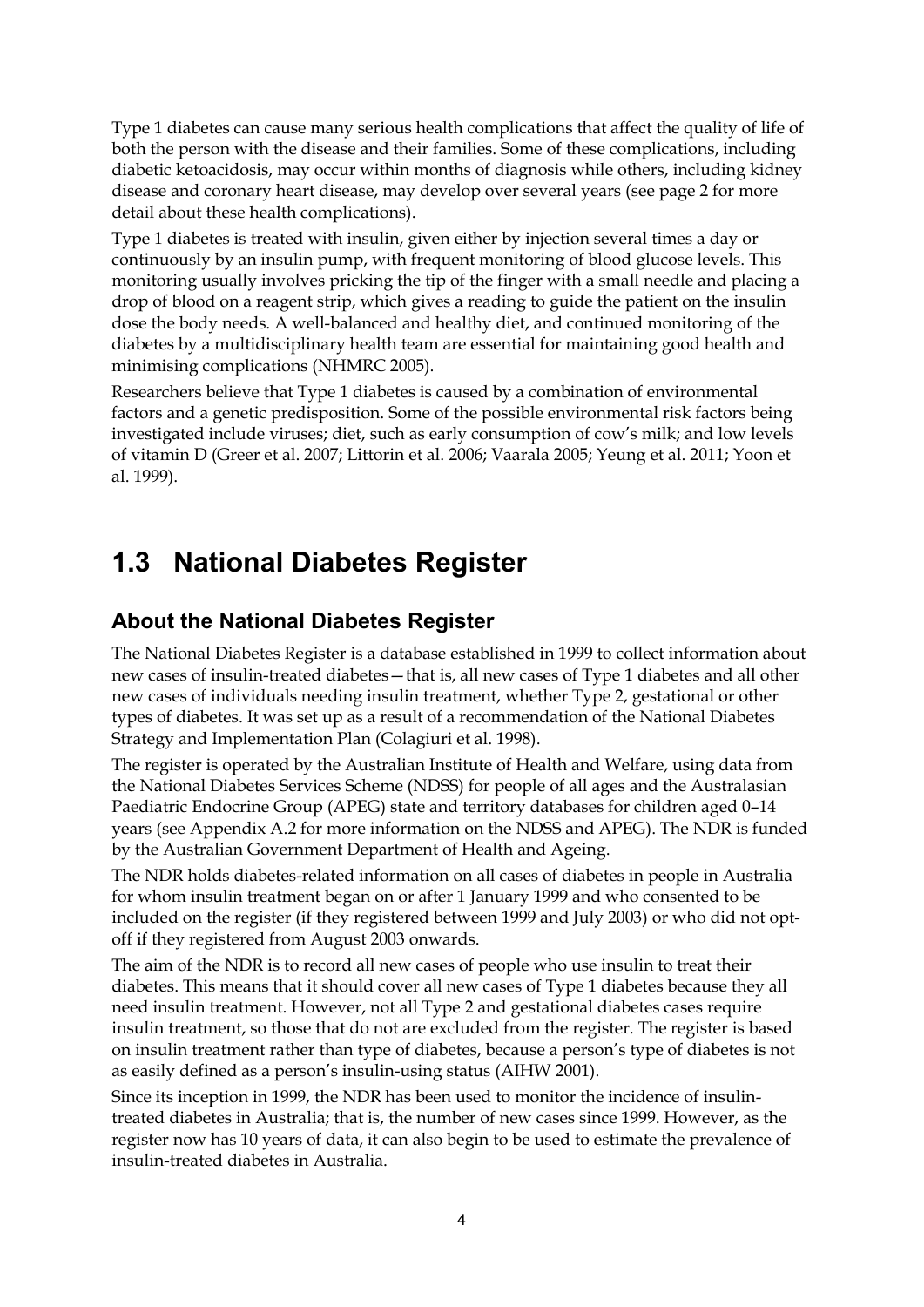## <span id="page-12-0"></span>**New cases of insulin-treated diabetes in children (0–14 years) on the NDR**

Just over 9,500 children aged 0–14 years at first insulin use were registered on the NDR between 1999 and 2008 (Table B1). Of these children, 94.5% (8,976) had Type 1 diabetes; 3.2% had other types of insulin-treated diabetes (that is, Type 2, gestational diabetes mellitus or 'other types' of diabetes); and it was not possible to accurately derive diabetes type for the remaining 2.3%.

Among the 8,976 children registered on the NDR with Type 1 diabetes, 52% (4,679) were males; 48% (4,297) were female; 21% (1,859) were aged 0–4 years; 35% (3,163) were aged 5–9 years; and 44% (3,954) were aged 10–14 years (tables 1 and B1).

## <span id="page-12-1"></span>**Coverage of Type 1 diabetes in children (0–14 years) on the NDR**

As the NDR receives information about new cases of insulin-treated diabetes from two independent data sources (that is, NDSS and APEG) for children aged 0–14 years, the capture–recapture method as described by LaPorte and colleagues (1993) can be applied to identify the number of new cases that may have been missed by both sources. Essentially, the cases provided by both sources (that is, the duplicates) provide important information about the degree to which cases may have been missed. The duplicates represent 'recaptured' people who have diabetes, and the degree of under-count can be estimated. See Appendix B.2 for more information on this method.

Of the 8,976 cases of Type 1 diabetes in children aged 0–14 years registered on the NDR between 1999 and 2008, 61% (5,447) were identified by both the NDSS and APEG; 33% (2,997) were identified by the NDSS only and the remaining 6% (532) were identified by APEG only.

Using the capture–recapture method, it is estimated that a total of 263 cases of Type 1 diabetes in children aged 0–14 years may not have been identified by either the NDSS or APEG over the 10-year period. Therefore, the coverage of children aged 0–14 years with Type 1 diabetes on the NDR over the period 1999–2008 is estimated to be 97.2% (Table 1). The coverage rate remained consistently high during this period but improved markedly from 2000 onwards. The increase in coverage rates between 1999 and 2000 mainly reflects the improvement in NDSS ascertainment rates for the NDR at this time, among children with Type 1 diabetes who were aged 0–14 years at first insulin use (AIHW 2006).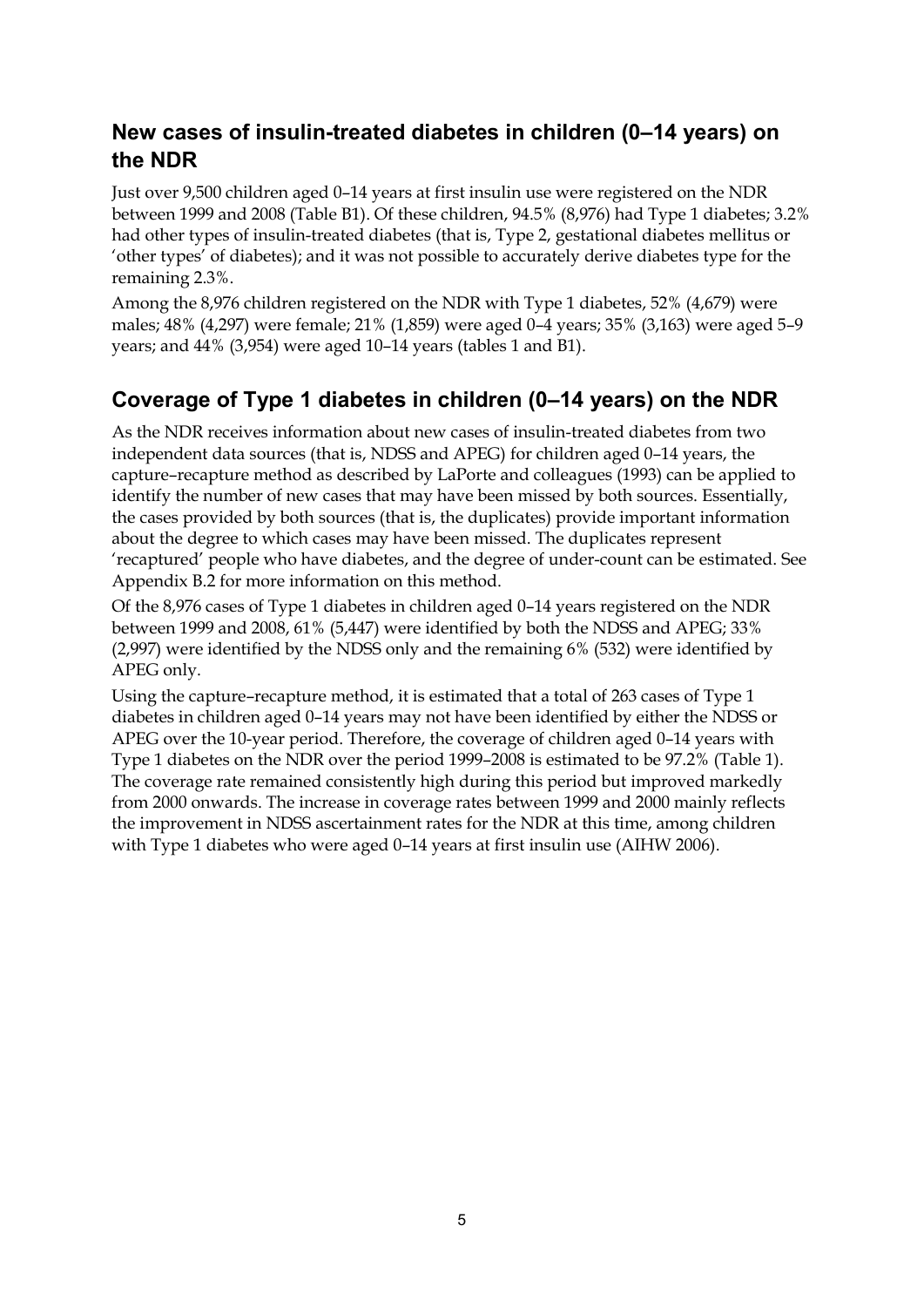|                              | <b>Males</b>                          |                                                    |                                               | <b>Females</b>                        |                                                      |                                               | <b>Persons</b>                        |                                                    |                                               |
|------------------------------|---------------------------------------|----------------------------------------------------|-----------------------------------------------|---------------------------------------|------------------------------------------------------|-----------------------------------------------|---------------------------------------|----------------------------------------------------|-----------------------------------------------|
| Year of first<br>insulin use | <b>NDR</b><br>registrants<br>(number) | <b>Missing</b><br>$\cases^{(\bar{a})}$<br>(number) | Coverage<br>rate <sup>(b)</sup><br>(per cent) | <b>NDR</b><br>registrants<br>(number) | <b>Missing</b><br>$cases^{\overline{a}}$<br>(number) | Coverage<br>rate <sup>(b)</sup><br>(per cent) | <b>NDR</b><br>registrants<br>(number) | <b>Missing</b><br>$\cases^{(\bar{a})}$<br>(number) | Coverage<br>rate <sup>(b)</sup><br>(per cent) |
| 1999                         | 366                                   | 38                                                 | 90.7                                          | 350                                   | 28                                                   | 92.6                                          | 716                                   | 65                                                 | 91.6                                          |
| 2000                         | 394                                   | 13                                                 | 96.7                                          | 363                                   | $\overline{7}$                                       | 98.1                                          | 757                                   | 20                                                 | 97.4                                          |
| 2001                         | 453                                   | 15                                                 | 96.8                                          | 397                                   | 14                                                   | 96.6                                          | 850                                   | 29                                                 | 96.7                                          |
| 2002                         | 461                                   | 14                                                 | 97.0                                          | 441                                   | 9                                                    | 97.9                                          | 902                                   | 24                                                 | 97.4                                          |
| 2003                         | 499                                   | 12                                                 | 97.6                                          | 481                                   | 12                                                   | 97.5                                          | 980                                   | 25                                                 | 97.5                                          |
| 2004                         | 513                                   | 11                                                 | 97.9                                          | 466                                   | 10                                                   | 97.9                                          | 979                                   | 21                                                 | 97.9                                          |
| 2005                         | 468                                   | 11                                                 | 97.8                                          | 435                                   | 20                                                   | 95.5                                          | 903                                   | 31                                                 | 96.7                                          |
| 2006                         | 496                                   | 12                                                 | 97.6                                          | 424                                   | 3                                                    | 99.3                                          | 920                                   | 15                                                 | 98.4                                          |
| 2007                         | 526                                   | 11                                                 | 97.9                                          | 463                                   | 8                                                    | 98.3                                          | 989                                   | 19                                                 | 98.1                                          |
| 2008                         | 503                                   | 9                                                  | 98.3                                          | 477                                   | 4                                                    | 99.1                                          | 980                                   | 13                                                 | 98.7                                          |
| <b>Total</b><br>1999-2008    | 4,679                                 | 146                                                | 97.0                                          | 4,297                                 | 117                                                  | 97.4                                          | 8,976                                 | 263                                                | 97.2                                          |

**Table 1: Coverage of Type 1 diabetes on the National Diabetes Register among children aged 0–14 years at their first insulin use, by year of first insulin use, 1999 to 2008**

<span id="page-13-0"></span>(a) Estimated number of missing cases using the capture–recapture method with the two independent data sources: NDSS and APEG.

(b) Coverage rate = (NDR registrants/ (NDR registrants + Estimated missing cases)) x100.

*Note:* Columns and rows may not add to totals due to rounding.

*Source:* AIHW analysis of National Diabetes Register (data extracted February 2011).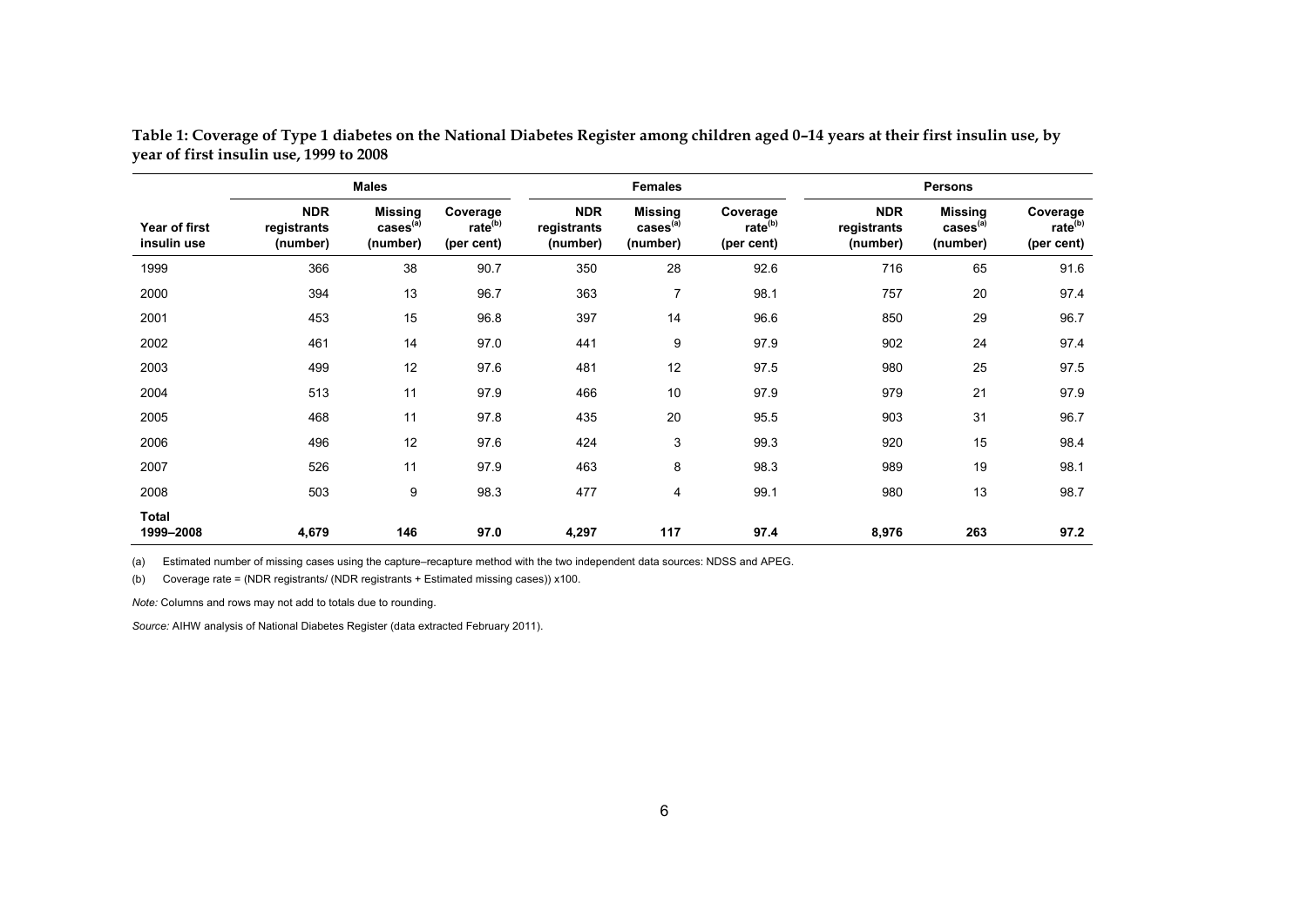# <span id="page-14-0"></span>**2 Prevalence of Type 1 diabetes in children (0–14 years) in 2008**

In this report, the prevalence of Type 1 diabetes in Australian children aged 0–9 years in 2008 has been calculated directly from NDR data, while the prevalence for 10–14 year olds has been estimated using a combination of existing NDR data and statistical modelling. See Appendix B.4 for more information about the statistical modelling.

# <span id="page-14-1"></span>**2.1 Methods**

### <span id="page-14-2"></span>**Number of children aged 0–14 years with Type 1 diabetes on the NDR as at 31 December 2008**

Of the 8,976 children with Type 1 diabetes who registered on the NDR between 1999 and 2008, there were 5,390 children who were aged between 0 and 14 years as at 31 December 2008—2,137 children aged 0–9 years and 3,253 aged 10–14 years. The remaining 3,586 children who registered on the NDR between 1999 and 2008 were all aged 15 years or older at 31 December 2008.

### <span id="page-14-3"></span>**Estimating prevalence among children aged 0–9 years**

National Diabetes Register data for the period 1999–2008 were used to estimate the prevalence of Type 1 diabetes among the cohort of children aged 0–9 years at 31 December 2008. These data were linked to the AIHW's National Death Index (NDI) to identify and exclude any deaths that occurred between first insulin use and the end of 2007. It was not possible to identify deaths that occurred in 2008, as these data are not yet available on the NDI.

There were a very small number of deaths  $(\leq 2)$  of children with Type 1 diabetes on the NDR who were aged 0–9 years at 31 December 2008, and these were excluded from the cohort upon which the following prevalence estimates are based.

### <span id="page-14-4"></span>**Estimating prevalence among children aged 10–14 years**

The records for the children registered on the NDR who were aged 10–14 years at 31 December 2008 were also linked to the NDI, and the very small number of deaths  $(≤ 2)$ identified were excluded from the cohort before estimating prevalence. However, these 10–14 year olds do not make up the entire cohort of those with Type 1 diabetes at 31 December 2008, as they do not include children who were diagnosed between 1994 and 1998, at the ages of 0 to 4 years, who therefore would also have been 10–14 years old in December 2008. As the NDR does not include any data before 1999, it was necessary to estimate the number of new cases of Type 1 diabetes that occurred between 1994 and 1998 among children who were aged 0–4 years at that time. These data have been estimated using Poisson regression (see Appendix B.4) and the available data from the register for the period 1999–2008.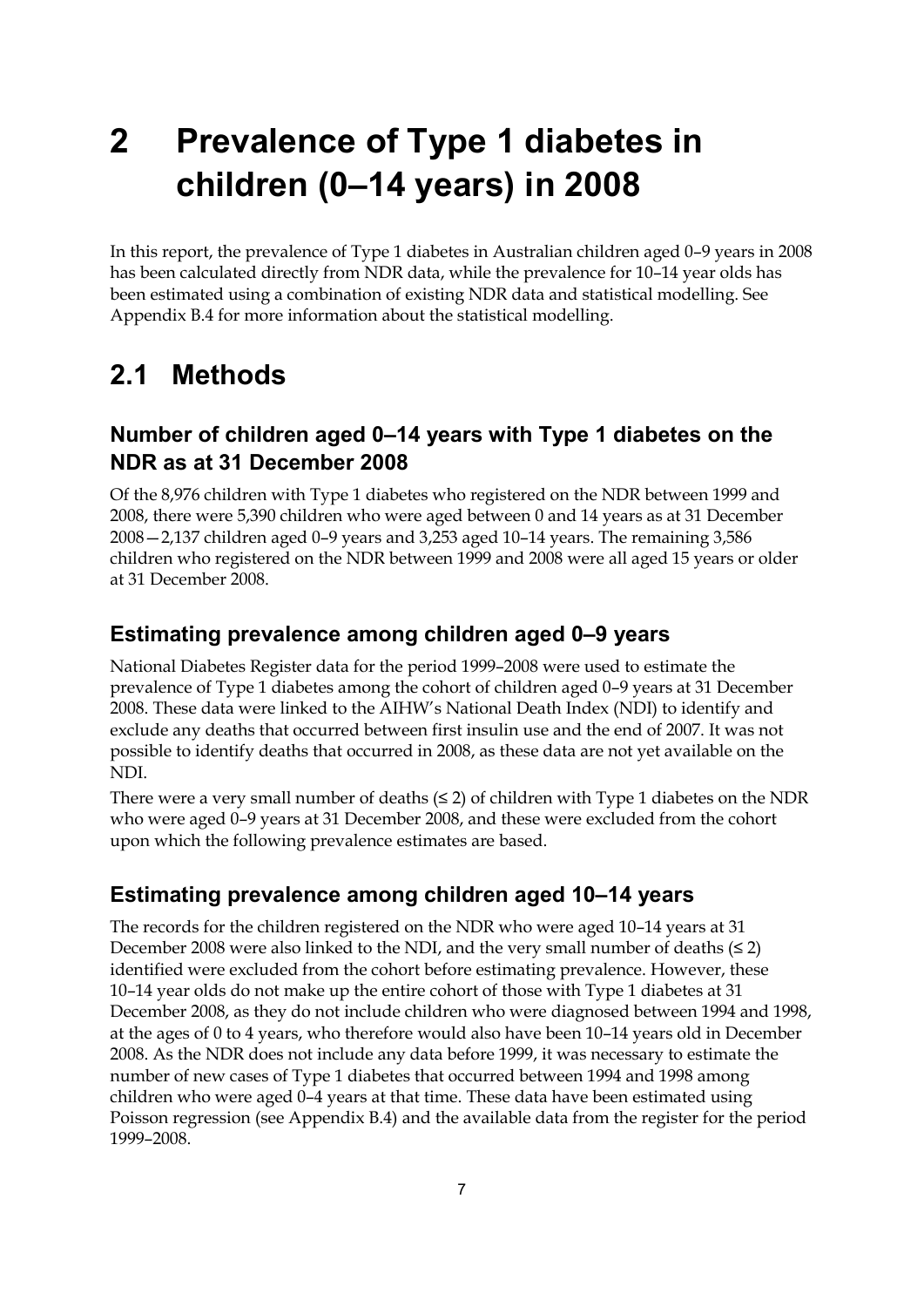## <span id="page-15-0"></span>**2.2 Prevalence**

### <span id="page-15-1"></span>**Age and sex**

There were 5,388 children registered on the NDR who were aged 0–14 years at 31 December 2008 (2,761 boys and 2,627 girls). Based on Poisson regression modelling, it is estimated that 345 new cases of Type 1 diabetes would have occurred in children aged 0–4 years between 1994 and 1998 (189 boys and 156 girls).

Combining these data, it is estimated that among all Australian children aged 0–14 years at 31 December 2008 there were 5,733 children with Type 1 diabetes—2,950 boys and 2,783 girls (Table 2). The majority (63%) of these children were aged 10–14 years, 30% were aged 5–9 years and the remaining 7% were aged 0–4 years. This pattern of increasing prevalence with age reflects the fact that the incidence rate of Type 1 diabetes in children in Australia has increased with increasing age since 1999 (AIHW: Catanzariti et al. 2007; AIHW 2010b).

Overall, the age-standardised prevalence of Type 1 diabetes in 2008 was 139.6 per 100,000 population and there was no significant difference in this rate by sex (Table 2). The prevalence per 100,000 population in 2008 increased with age (Figure 1); and was statistically significantly higher in 10–14 year olds (256.3 per 100,000) than among 5–9 and 0– 4 year olds (128.0 and 28.8 per 100,000 respectively) (Table 2).

| Age (in years) at 31<br>December 2008 | <b>Males</b>        | <b>Females</b>                                          | <b>Persons</b>      |
|---------------------------------------|---------------------|---------------------------------------------------------|---------------------|
|                                       |                     | <b>Number</b>                                           |                     |
| $0 - 4$                               | 211                 | 194                                                     | 405                 |
| $5 - 9$                               | 937                 | 794                                                     | 1,731               |
| $10 - 14$                             | 1,802               | 1,795                                                   | 3,597               |
| Total 0-14                            | 2,950               | 2,783                                                   | 5,733               |
|                                       |                     | Number per 100,000 population (95% confidence interval) |                     |
| $0 - 4$                               | 29.2 (25.3-33.2)    | 28.4 (24.4-32.4)                                        | 28.8 (26.0-31.6)    |
| $5 - 9$                               | 135.2 (126.6-143.9) | 120.5 (112.1-128.8)                                     | 128.0 (122.0-134.1) |
| $10 - 14$                             | 250.2 (238.7-261.8) | 262.7 (250.5-274.8)                                     | 256.3 (247.9-264.7) |
| $0 - 14$                              | 138.2 (133.2–143.2) | 137.4 (132.3-142.5)                                     | 137.8 (134.2-141.4) |
| Total 0-14(a)                         | 140.1 (135.1–145.3) | 139.1 (134.0-144.4)                                     | 139.6 (136.1-143.3) |

<span id="page-15-2"></span>**Table 2: Estimated prevalence of Type 1 diabetes in children aged 0–14 years at 31 December 2008 by sex and age, Australia** 

(a) Age-standardised to the 2001 Australian population (see Appendix B.2).

*Source:* AIHW analysis of National Diabetes Register (data extracted February 2011).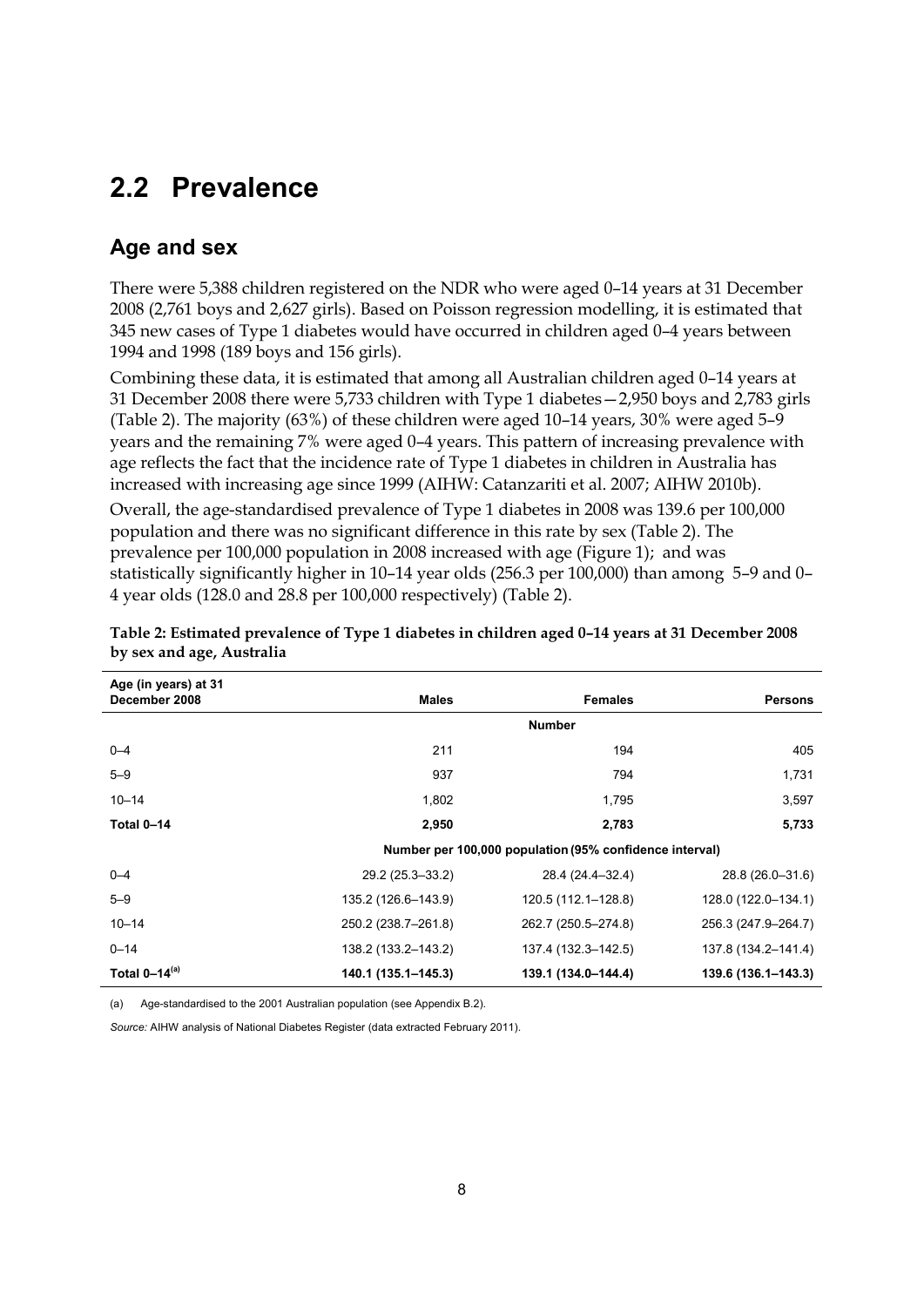

### <span id="page-16-1"></span><span id="page-16-0"></span>**State/territory of current residence**

Estimates of the prevalence of Type 1 diabetes by state and territory of current residence provide information about where children with Type 1 diabetes live. Service providers and policy decision makers can then use this information to make decisions and plan appropriate services.

In 2008, the prevalence of Type 1 diabetes in 0–14 year olds ranged from 62 per 100,000 population in the Northern Territory to 188 in Tasmania (Table 3). The prevalence rate in Tasmania was significantly higher than that in all jurisdictions except South Australia and the Australian Capital Territory, reflecting the higher incidence of Type 1 diabetes in children in Tasmania (AIHW 2010b). However it should be noted that due to the small number of cases, estimates for Tasmania, the Australian Capital Territory and the Northern Territory have very wide confidence intervals and should be interpreted with caution.

In line with the national picture, the prevalence of Type 1 diabetes increased with increasing age in each jurisdiction (Table 3).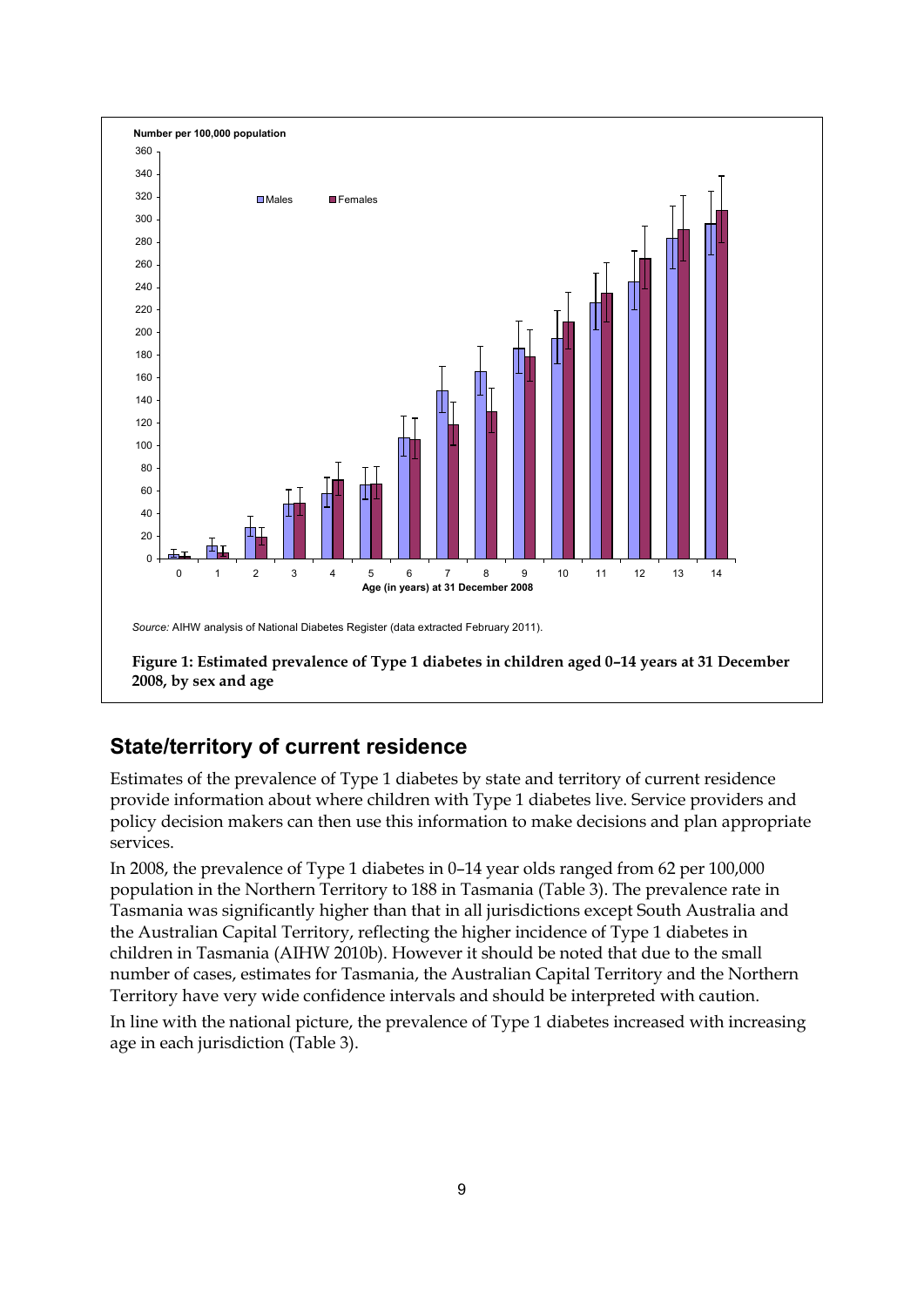| Age (in years) at<br>31 December                    |                               |                               |                              |                               |                                  |                              |                               |                            |                               |
|-----------------------------------------------------|-------------------------------|-------------------------------|------------------------------|-------------------------------|----------------------------------|------------------------------|-------------------------------|----------------------------|-------------------------------|
| 2008                                                | <b>NSW</b>                    | Vic                           | Qld                          | <b>WA</b>                     | SA                               | Tas                          | <b>ACT</b>                    | <b>NT</b>                  | Australia                     |
|                                                     |                               |                               |                              |                               | Number per 100,000 population    |                              |                               |                            |                               |
| <b>Males</b>                                        |                               |                               |                              |                               |                                  |                              |                               |                            |                               |
| $0 - 4$                                             | 26.4                          | 27.3                          | 28.7                         | 21.3                          | 57.5                             | n.p.                         | n.p.                          | n.p.                       | 29.2                          |
| $5 - 9$                                             | 125.0                         | 130.0                         | 138.0                        | 145.8                         | 153.5                            | 238.4                        | n.p.                          | n.p.                       | 135.2                         |
| $10 - 14$                                           | 230.1                         | 261.3                         | 250.8                        | 250.5                         | 270.5                            | 334.4                        | 352.3                         | 140.3                      | 249.9                         |
| Total males 0-14<br>$ASR^{(a)}$ (95% CI)            | 128.8<br>$(120.4 -$<br>137.6  | 141.6<br>$(131.4 -$<br>152.4) | 141.3<br>$(130.4 -$<br>152.8 | 141.3<br>$(126.0 -$<br>157.9  | 162.1<br>$(142.1 -$<br>$183.7$ ) | 202.2<br>$(163.8 -$<br>244.7 | 194.7<br>$(148.0 -$<br>248.2  | 66.3<br>$(38.0 -$<br>104.5 | 140.1<br>$(135.1 -$<br>145.3) |
| <b>Females</b>                                      |                               |                               |                              |                               |                                  |                              |                               |                            |                               |
| $0 - 4$                                             | 31.6                          | 28.7                          | 25.0                         | 26.6                          | 25.7                             | n.p.                         | n.p.                          | n.p.                       | 28.4                          |
| $5 - 9$                                             | 117.5                         | 122.0                         | 115.0                        | 119.3                         | 147.0                            | 158.5                        | n.p.                          | n.p.                       | 120.3                         |
| $10 - 14$                                           | 240.0                         | 295.8                         | 243.0                        | 286.4                         | 280.8                            | 337.0                        | 240.8                         | 123.0                      | 262.4                         |
| <b>Total females</b><br>0-14 $ASR^{(a)}$ (95%<br>CI | 131.5<br>$(122.8 -$<br>140.6  | 150.9<br>$(140.1 -$<br>162.3  | 129.6<br>$(119.0 -$<br>141.0 | 146.4<br>$(130.4 -$<br>163.9  | 153.0<br>$(133.2 -$<br>174.5     | 173.4<br>$(137.8 -$<br>215.1 | 146.9<br>$(106.4 -$<br>195.2  | 56.7<br>$(30.0 -$<br>94.2  | 139.1<br>$(134.0 -$<br>144.4) |
| <b>Persons</b>                                      |                               |                               |                              |                               |                                  |                              |                               |                            |                               |
| $0 - 4$                                             | 28.9                          | 28.0                          | 26.9                         | 23.9                          | 41.9                             | n.p.                         | n.p.                          | n.p.                       | 28.8                          |
| $5 - 9$                                             | 121.4                         | 126.1                         | 126.8                        | 132.9                         | 150.3                            | 199.5                        | n.p.                          | n.p.                       | 128.0                         |
| $10 - 14$                                           | 235.0                         | 278.1                         | 247.0                        | 267.8                         | 275.5                            | 335.7                        | 297.2                         | 132.1                      | 256.0                         |
| <b>Total persons</b><br>0-14 ASR(a) (95%<br>CI)     | 130.1<br>$(124.1 -$<br>136.4) | 146.1<br>$(138.7 -$<br>153.9) | 135.6<br>$(127.9 -$<br>143.6 | 143.7<br>$(132.6 -$<br>155.6) | 157.6<br>$(143.5 -$<br>172.7     | 188.3<br>$(161.9 -$<br>217.6 | 171.2<br>$(139.9 -$<br>206.4) | 61.7<br>$(41.8 -$<br>87.5) | 139.6<br>$(136.1 -$<br>143.3) |

<span id="page-17-1"></span>**Table 3: Estimated prevalence of Type 1 diabetes in children aged 0–14 years at 31 December 2008 by state, sex and age**

n.p. Not available for publication; data cannot be released due to being based on a small cell size, but they are included in totals.

ASR Age-standardised rate.

(a) Age-standardised to the 2001 Australian population (see Appendix B.2).

*Source:* AIHW analysis of National Diabetes Register (data extracted February 2011).

#### <span id="page-17-0"></span>**International comparisons**

The International Diabetes Federation (IDF) Diabetes Atlas estimated that worldwide in 2010, 479,600 children aged 0–14 years would have Type 1 diabetes (IDF 2009).

This report estimates that the crude prevalence of Type 1 diabetes in Australia in children aged 0–14 years was 137.8 per 100,000 population in 2008 (Table 2). Figure 2 presents estimates of the crude prevalence of Type 1 diabetes in children aged 0–14 years in 2010 for Organisation for Economic Co-operation and Development (OECD) countries from the Diabetes Atlas (IDF 2009), together with the estimated Australian prevalence in 2008. The data periods for which prevalence in 2010 has been estimated for the other OECD countries shown range from 1989 to 2008.

Among the 34 countries that are currently members of the OECD, Australia had the seventh highest prevalence of Type 1 diabetes in children aged 0–14 years, at 137.8 per 100,000. The six OECD countries with a higher prevalence than Australia were: Finland (427.5), Sweden (270.5), Norway (182.4), the United Kingdom (158.3), Canada (146.7) and Denmark (141.2)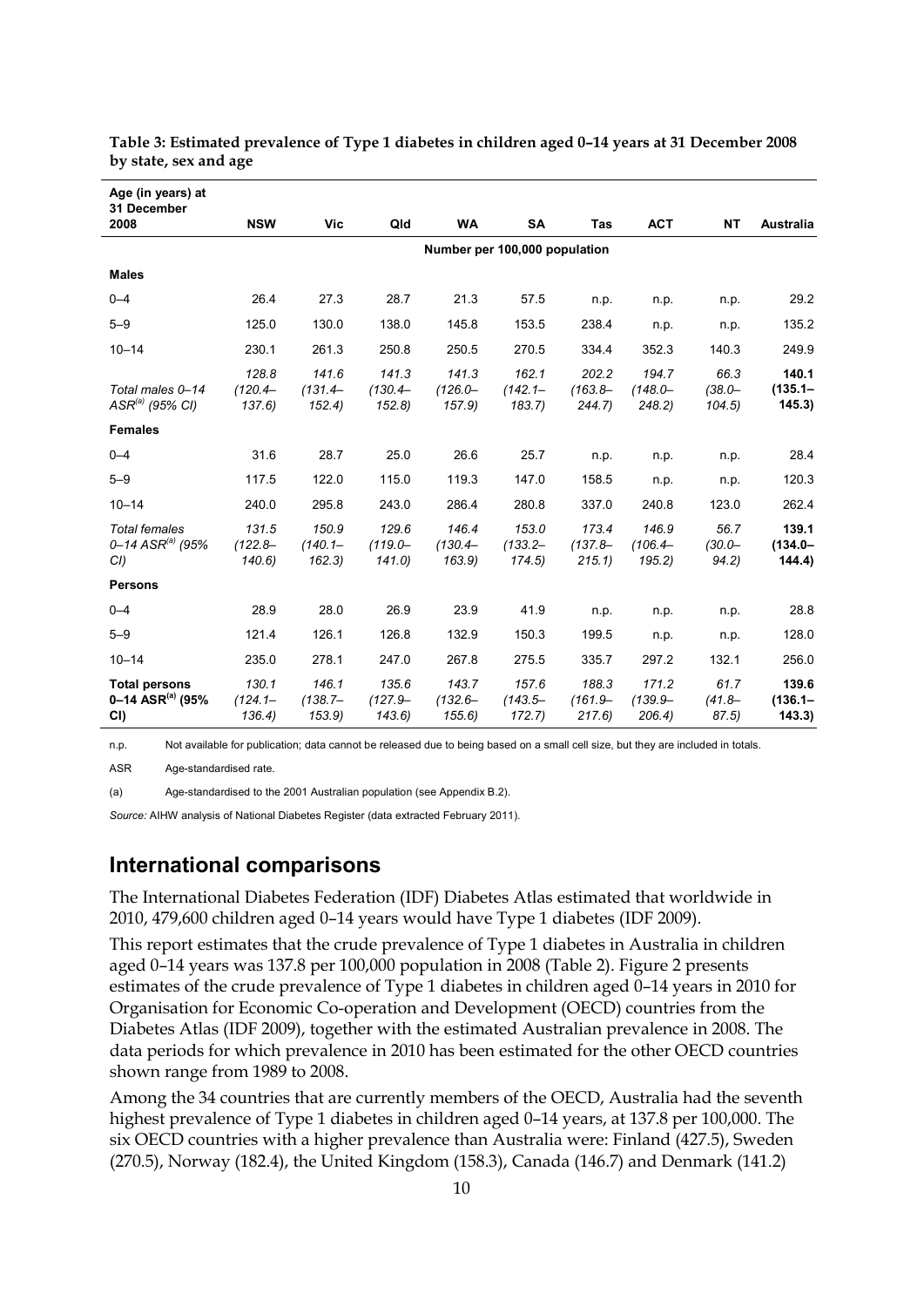(Figure 2; Table C3). Note that the overseas data were compiled from multiple studies about diabetes in children and cover varying periods, and so should be considered as a general indicator only.



*Sources:* IDF 2009 for OECD countries other than Australia; AIHW analysis of National Diabetes Register (data extracted December 2010) for Australia.

<span id="page-18-0"></span>**Figure 2: Estimated prevalence of Type 1 diabetes in children aged 0–14 years: Australia (2008) compared with other OECD countries (2010)**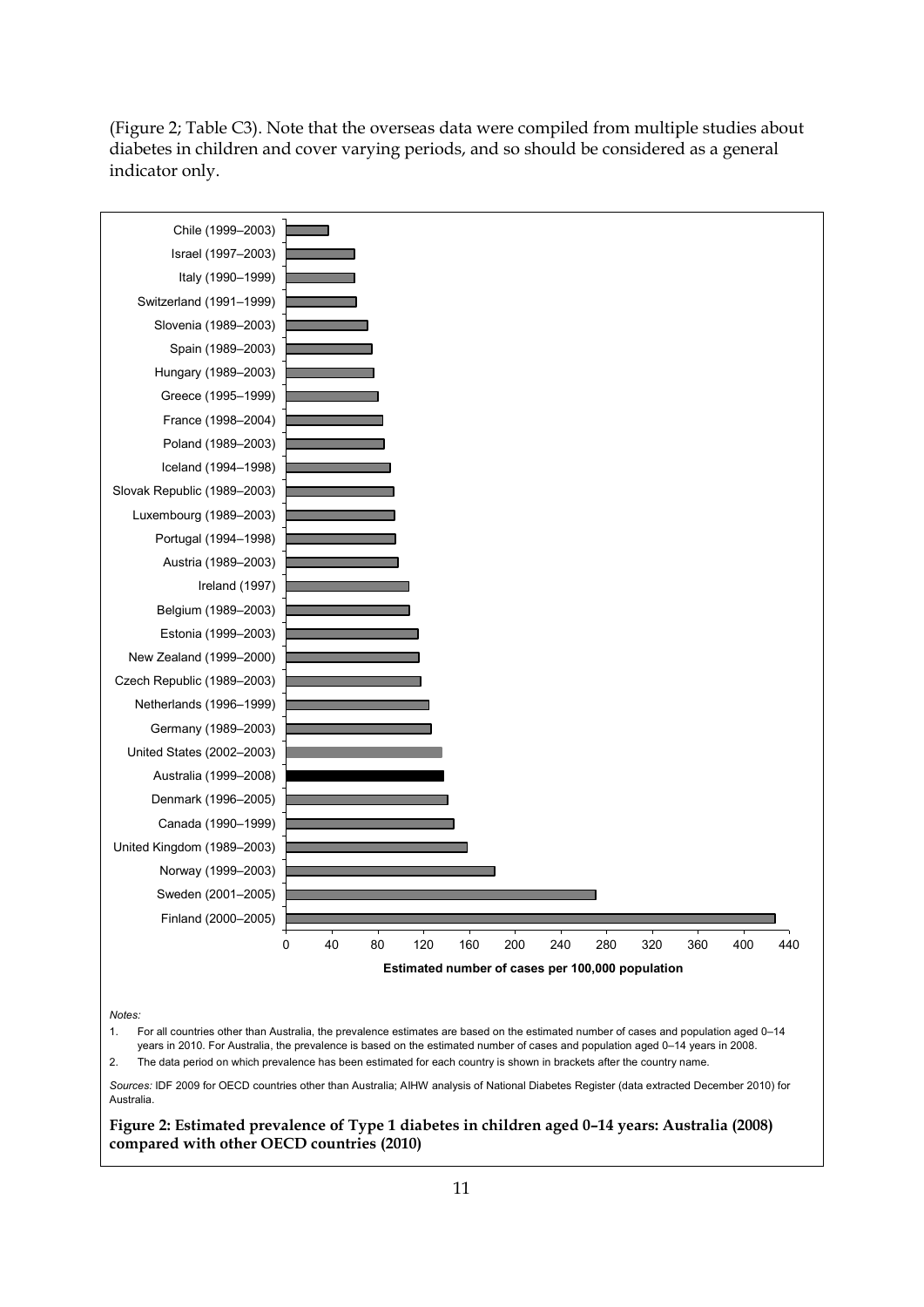# <span id="page-19-0"></span>**2.3 Projections**

The prevalence of Type 1 diabetes in Australian children is predicted to rise over the 5-year period 2008–2013.

The number of cases of Type 1 diabetes among Australian children aged 0–14 years at 31 December 2013 was estimated using available NDR data for the period 1999 to 2008 and predicting the number of new cases occurring in children aged: 0–10 years between 2009 and 2013; 11 years between 2010 and 2013; 12 years between 2011 and 2013; 13 years between 2012 and 2013; and 14 years in 2013.

The predicted numbers of new cases between 2009 and 2013 were estimated by applying the average annual increase in the age-standardised incidence rate for Type 1 diabetes among children aged 0–14 years between 2000 and 2008 to the number of new cases in 2008 by sex and single year of age.

The average annual increase in the incidence rate of Type 1 diabetes in children between 2000 and 2008 was estimated to be 1.7% (AIHW 2010b). Based on the assumption that incidence continues to increase at this rate, it is estimated that 6,427 children in Australia could have Type 1 diabetes by 31 December 2013—3,315 boys and 3,112 girls (Table 4). The agestandardised prevalence in 2013 is estimated to be 153.3 per 100,000 population, representing a 10% increase in the estimated age-standardised prevalence of 139.6 per 100,000 population in 2008.

| Age (in years) at 31<br>December 2013 | <b>Males</b>        | <b>Females</b>                                          | <b>Persons</b>      |
|---------------------------------------|---------------------|---------------------------------------------------------|---------------------|
|                                       |                     | <b>Number</b>                                           |                     |
| $0 - 4$                               | 295                 | 229                                                     | 524                 |
| $5 - 9$                               | 966                 | 975                                                     | 1,941               |
| $10 - 14$                             | 2,054               | 1,908                                                   | 3,962               |
| Total 0-14                            | 3,315               | 3,112                                                   | 6,427               |
|                                       |                     | Number per 100,000 population (95% confidence interval) |                     |
| $0 - 4$                               | 39.4 (34.9-43.9)    | $32.2(28.1 - 36.4)$                                     | $35.9(32.9 - 39.0)$ |
| $5 - 9$                               | 132.0 (123.7-140.4) | 140.3 (131.5-149.1)                                     | 136.1 (130.0-142.1) |
| $10 - 14$                             | 284.8 (272.5-297.1) | 277.9 (265.4-290.4)                                     | 281.5 (272.7-290.2) |
| $0 - 14$                              | 150.6 (145.4-155.7) | 148.7 (143.5-153.9)                                     | 149.7 (146.0-153.3) |
| Total $0-14^{(a)}$                    | 154.2 (149.0-159.5) | 152.4 (147.1-157.9)                                     | 153.3 (149.6-157.1) |

#### <span id="page-19-1"></span>**Table 4: Estimated prevalence of Type 1 diabetes in children aged 0–14 years at 31 December 2013 by sex and age, Australia**

(a) Age-standardised to the 2001 Australian population (see Appendix B.2).

*Source:* AIHW projections based on National Diabetes Register (data extracted February 2011).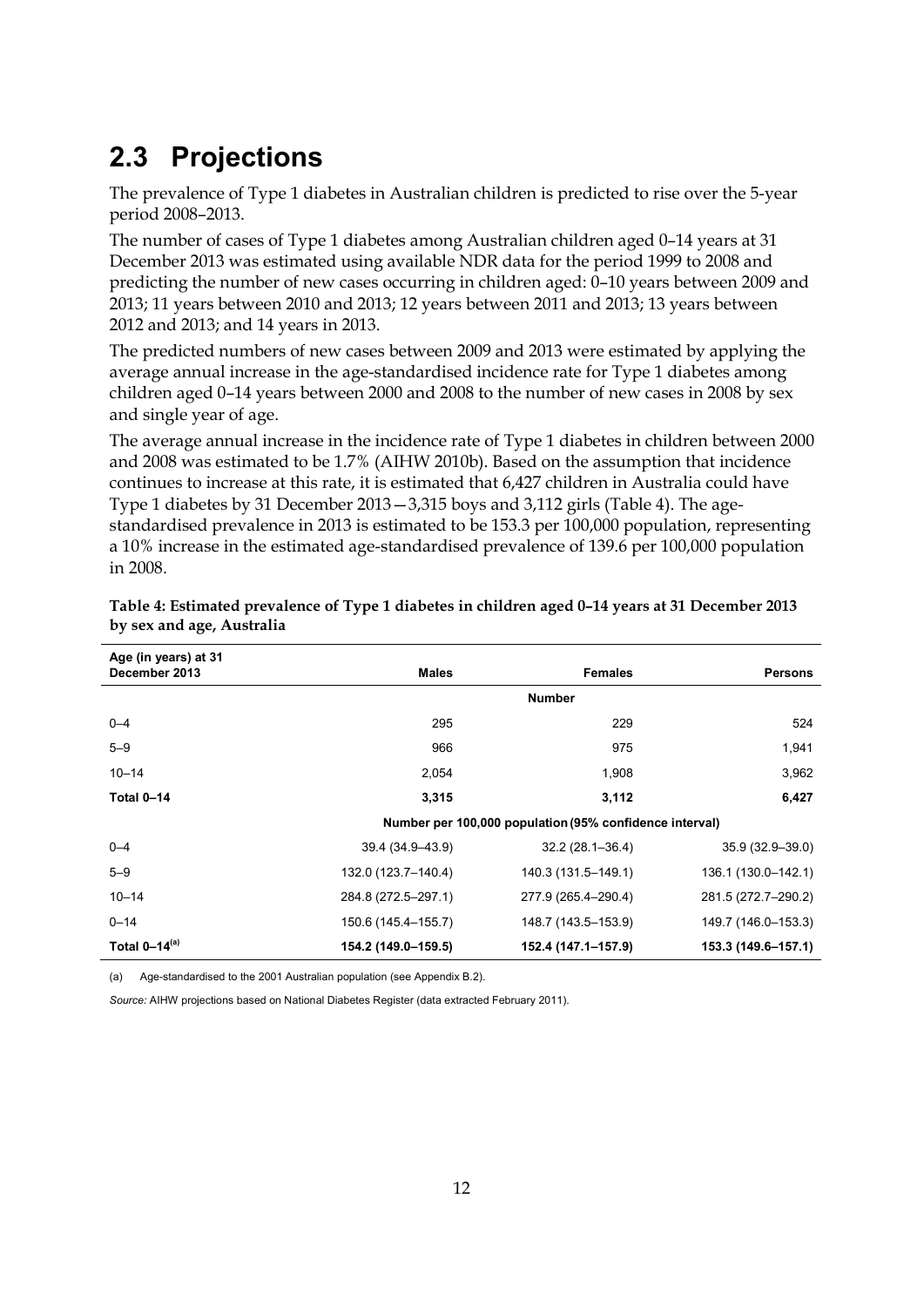# <span id="page-20-0"></span>**Appendixes**

## <span id="page-20-1"></span>**Appendix A Data sources**

### <span id="page-20-2"></span>**A.1 AIHW Population database**

Population data held by the AIHW are sourced from the Australian Bureau of Statistics' demography section and are updated as revised or as new estimates become available. All population estimates currently produced by the Australian Bureau of Statistics are based on a 'current residence' concept (that is, where people usually reside) and are referred to as 'Estimated Resident Populations'.

## <span id="page-20-3"></span>**A.2 National Diabetes Register**

The NDR has two sources of ascertainment: the NDSS database for people of all ages; and the APEG state and territory databases for children aged 0–14 years.

#### **National Diabetes Services Scheme**

The NDSS is an Australian Government program that subsidises the supply of insulin syringes, insulin infusion pump consumables and diagnostic reagents (blood and urine testing strips) to registered people with diabetes. The scheme was established in 1987, and is administered by Diabetes Australia Ltd, which coordinates the supply of products in all states and territories. The NDSS aims to help people with diabetes to understand the condition and manage their life with diabetes, and to ensure they have timely, reliable and affordable access to the supplies and services they need to effectively manage their condition.

#### **Australasian Paediatric Endocrine Group**

The Australasian Paediatric Endocrine Group (APEG) is the professional body in Australia and New Zealand that represents those involved in management and research of children with disorders of the endocrine system, including diabetes mellitus.

APEG is actively involved in setting standards of care for children and adolescents with diabetes. One aspect of this care is APEG's state-based databases, which collect diagnosis information on children and adolescents with all forms of insulin-treated diabetes. Each state has established its database independently, and at varying times since 1985, but all collect the same minimum data set.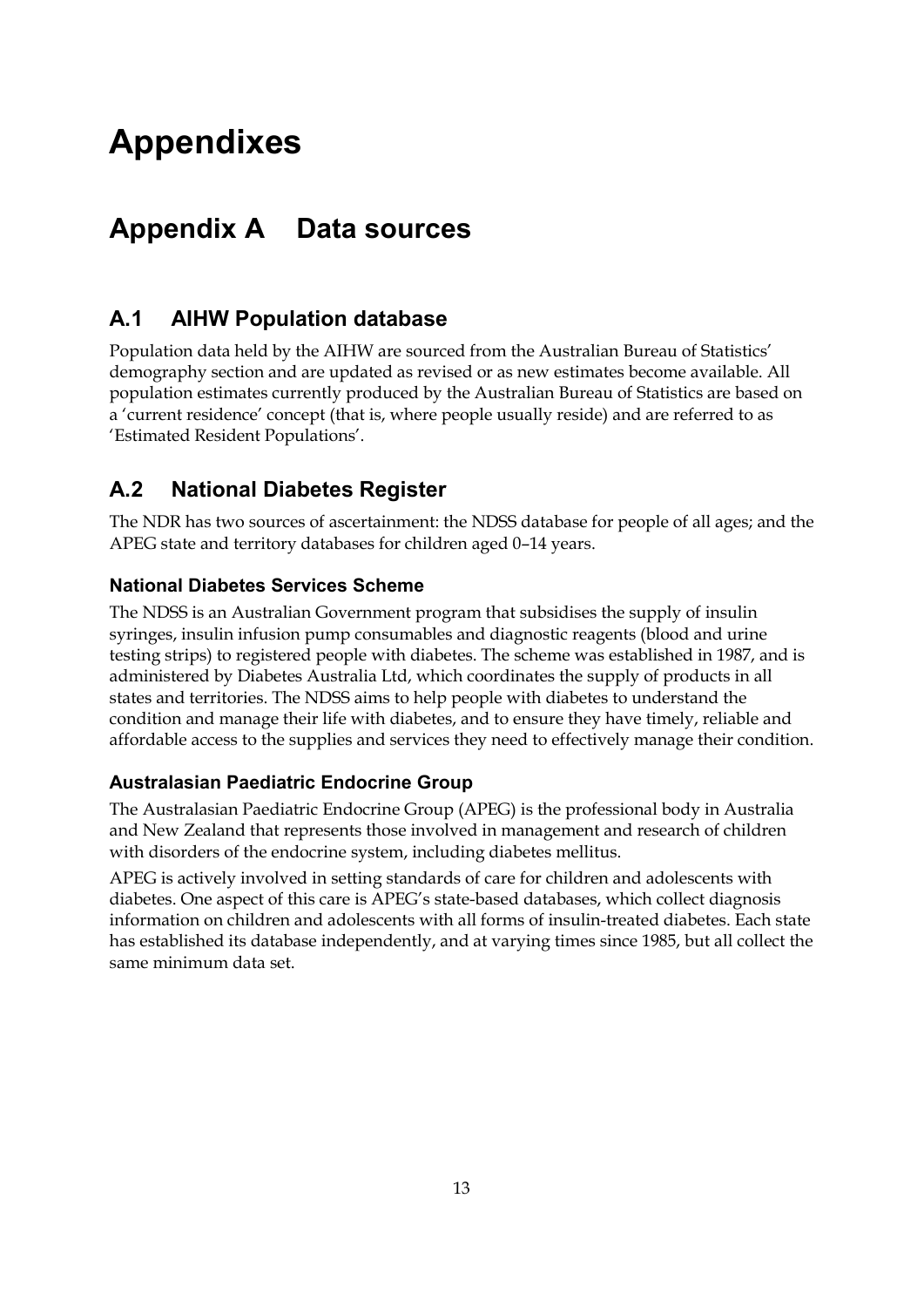# <span id="page-21-0"></span>**Appendix B Statistical methods**

## <span id="page-21-1"></span>**B.1 Derivation of diabetes type**

Diabetes is classified into four types:

- Type 1 diabetes
- Type 2 diabetes
- gestational diabetes mellitus
- other specific types.

All of these types of diabetes may be treated with insulin. Once diagnosed, Type 1 diabetes is always treated with insulin (although individuals may have a brief and temporary remission phase after diagnosis during which insulin is not needed).

As described in *Insulin-treated diabetes in Australia 2000–2007* (AIHW 2009), reported diabetes type may not be reliable, particularly with people reporting Type 1 diabetes when they actually have Type 2. To obtain a more accurate measure of type of diabetes, an algorithm (method of calculation, see Box B.1) has been developed to better describe the distribution of registrants' diabetes type—this has been in place since before the first statistical profile report on the NDR. Because of the correlation between type of diabetes and age of diagnosis, the algorithm was originally based on age at diagnosis and the period between diagnosis and the start of insulin treatment. It was originally aimed at registrants believed to be incorrectly reported as Type 1 rather than Type 2.

The algorithm has been updated several times over the years, in consultation with, and agreement from, the National Diabetes Data Working Group. The current algorithm relevant for children aged 0–14 years is shown in Box B.1 (for the complete algorithm and more background information, see *Insulin-treated diabetes in Australia 2000–2007* (AIHW 2009)).

#### **Box B.1: Algorithm used to derive diabetes type for children aged 0–14 years with reported Type 1 diabetes**

#### **APEG-only, or APEG and NDSS records**

If the record is sourced from APEG only, or from both APEG and NDSS, then the derived diabetes type is equal to the reported diabetes type.

#### **NDSS-only records**

If the record is sourced from NDSS only:

- if the time between diagnosis and first insulin use is missing, then the derived diabetes type cannot be derived
- if the time between diagnosis and first insulin use is more than 1 year, then the derived diabetes type cannot be derived
- if the time between diagnosis and first insulin use is less than or equal to 1 year, then the derived diabetes type equals Type 1, that is, the reported diabetes type.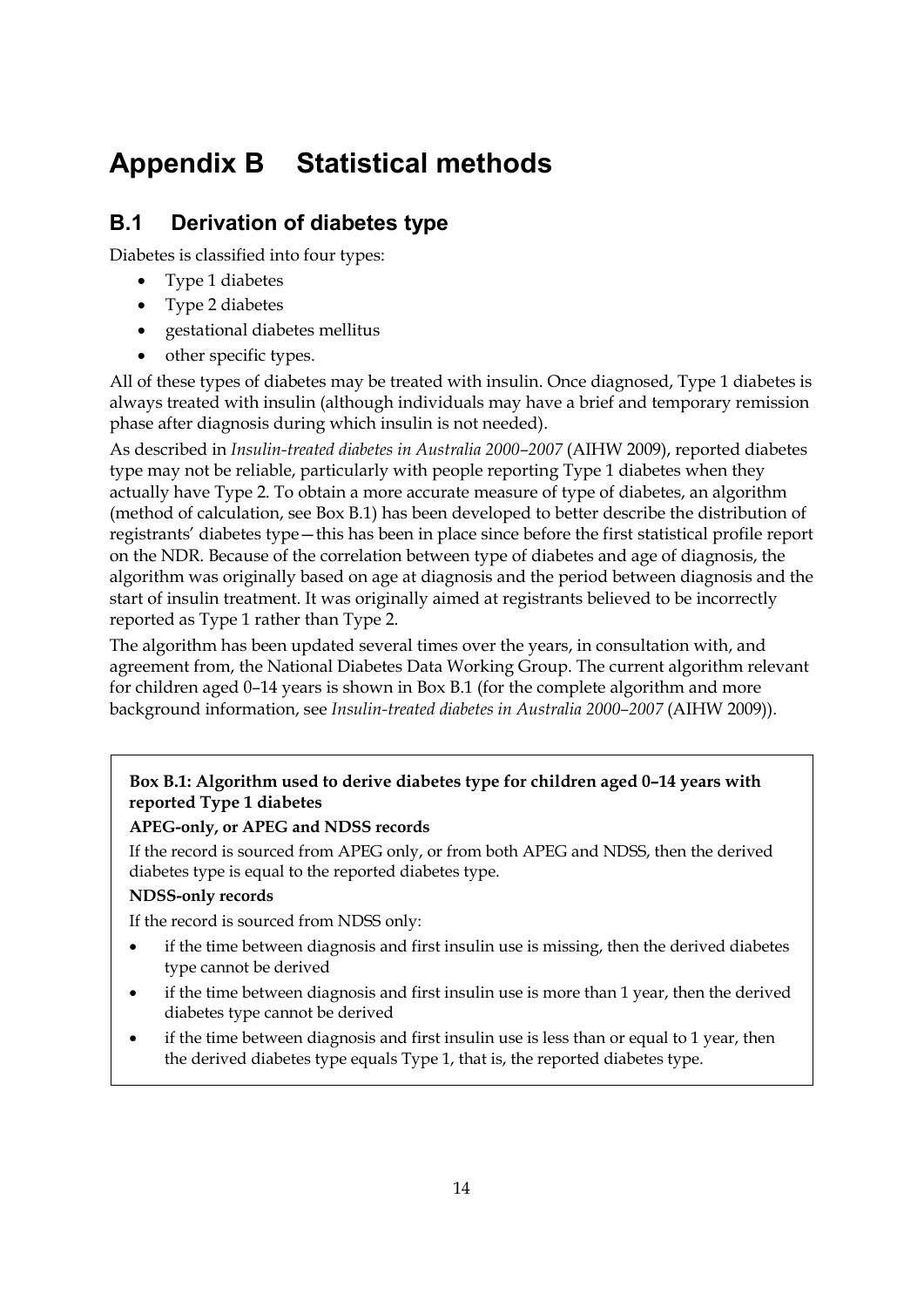|                                        |        | Reported diabetes type                         |              | Derived diabetes type |                                                |             |              |  |  |
|----------------------------------------|--------|------------------------------------------------|--------------|-----------------------|------------------------------------------------|-------------|--------------|--|--|
| Age at first<br>insulin use<br>(years) | Type 1 | Type 2,<br>gestational<br>or other<br>diabetes | <b>Total</b> | Type 1                | Type 2,<br>gestational or<br>other<br>diabetes | Not derived | <b>Total</b> |  |  |
| $0 - 4$                                | 1,893  | 44                                             | 1,937        | 1,859                 | 44                                             | 34          | 1,937        |  |  |
| $5 - 9$                                | 3.237  | 56                                             | 3.293        | 3,163                 | 56                                             | 74          | 3,293        |  |  |
| $10 - 14$                              | 4.066  | 206                                            | 4.272        | 3.954                 | 206                                            | 112         | 4,272        |  |  |
| Unknown                                | 0      | 1                                              | 1            | 0                     |                                                | 0           |              |  |  |
| Total 0-14                             | 9,196  | 307                                            | 9,503        | 8,976                 | 307                                            | 220         | 9,503        |  |  |

<span id="page-22-1"></span>**Table B1: Reported and derived diabetes type among NDR registrants, by age, 1999 to 2008**

*Source:* AIHW analysis of National Diabetes Register (data extracted February 2011).

There were 220 registrants aged 0–14 years at first insulin use who were unable to be reclassified using the algorithm, either because there was insufficient information or the time between diagnosis and first insulin use was more than 1 year.

Clearly, the algorithm helps to reduce the misrepresentation of the level of Type 1 diabetes on the NDR. For this reason, tables in this report involving type of diabetes are based on derived type of diabetes and not reported type of diabetes, unless otherwise stated. But even with the algorithm, there will still be some misclassification.

#### **Data collection**

#### **National Diabetes Services Scheme**

Type of diabetes is reported on the NDSS registration form by either a medical practitioner or an accredited diabetes educator.

#### **Australasian Paediatric Endocrine Group**

In the APEG collection, diabetes type is nearly always certified by a medical specialist and, in most paediatric centres nationwide, tests are done to determine whether diabetes-associated autoantibodies are present. These serve to confirm the diagnosis of Type 1 diabetes. When a difference in diabetes type is found on NDR records sourced from both NDSS and APEG, the APEG-reported type is used.

### <span id="page-22-0"></span>**B.2 Assessing coverage of the National Diabetes Register using the capture–recapture method**

The capture–recapture method as described by LaPorte and colleagues (1993) can be applied to the calculation of incidence rates of insulin-treated diabetes when multiple sources are being used to identify new cases. In this method, the cases provided by both the NDSS and APEG (that is, the duplicates) provide important information about the degree to which cases may have been missed. The duplicates represent 'recaptured' people who have diabetes, and the degree of under-count can be estimated.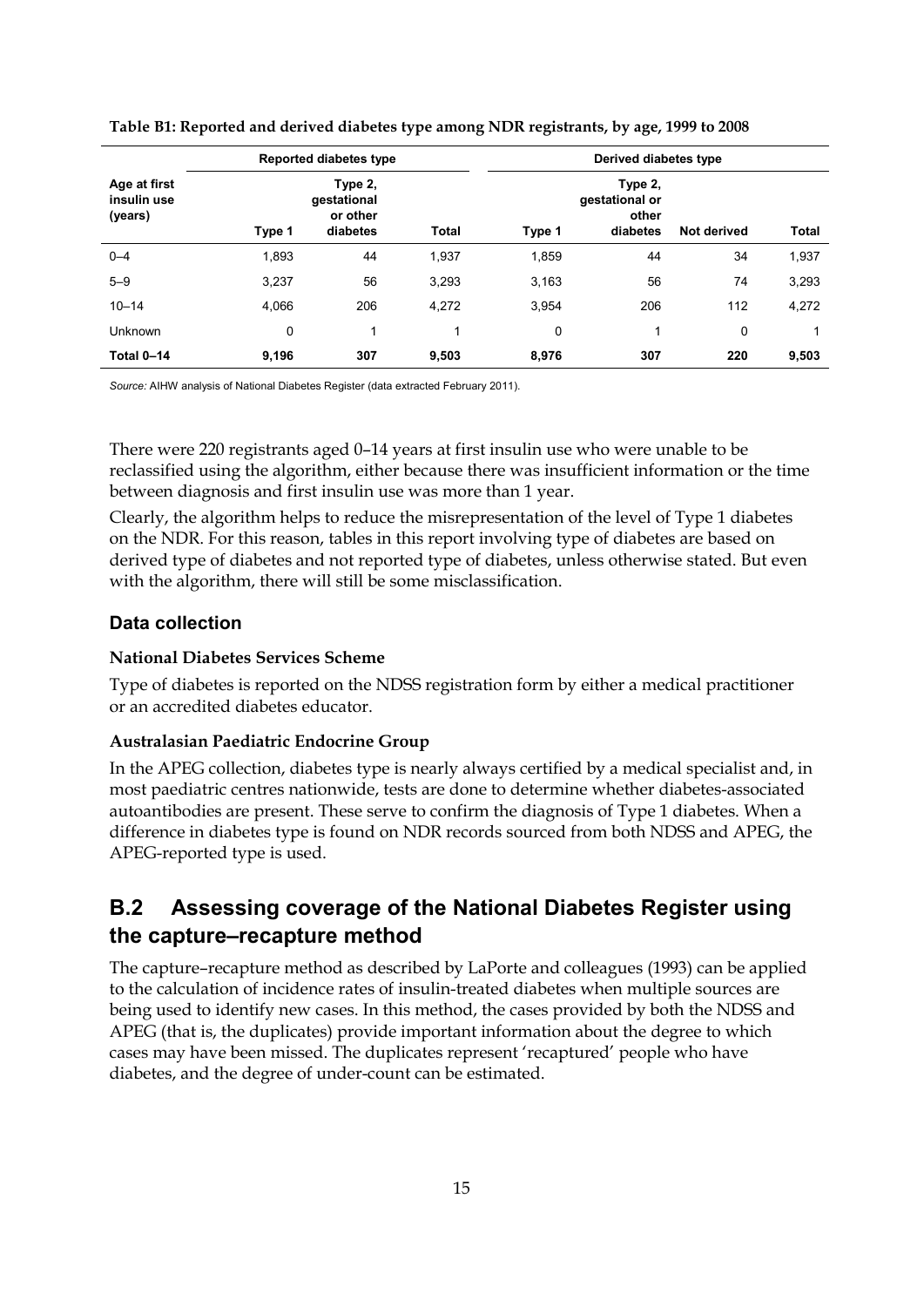In this report, the estimated NDR coverage rate was calculated as:

$$
Coverage\ rate = \frac{(M+n-m)}{N} \times 100
$$

where:

M = the number of new cases from the NDSS n = the number of new cases from APEG m = the number of new cases in common to both the NDSS and APEG  $(M + n - m)$  = total number of new cases on the NDR  $N =$  the estimated total number of new cases after adjusting for under-count (see LaPorte et al. 1993 for more information), that is:

$$
N = \frac{(M+1)(n+1)}{m+1} - 1
$$

#### <span id="page-23-0"></span>**B.3 Age-standardised rates**

Age standardisation is a technique used to eliminate the effect of differences in population age structures when comparing rates for different periods and/or different geographic areas and/or different population groups. Definitions are included in the *National health data dictionary* (HDSC 2006).

#### **Direct age standardisation**

To control for any effects of varying age structures of population, direct age standardisation was used to calculate rates. The 2001 Australian population was used as the standard population in calculating age-standardised rates, using the following formula (HDSC 2006):

$$
SR = \frac{\sum (r_i p_i)}{\sum p_i}
$$

where:

 $SR =$  the age-standardised rate for the population being studied

 $r_i$  = the age-group specific rate for age group *i* in the population being studied

 $p_i$  = the population of age group *i* in the Australian standard population (persons) as at 30 June 2001.

### <span id="page-23-1"></span>**B.4 Estimating the number of new cases of Type 1 diabetes in children aged 0–4 years between 1994 and 1998**

The NDR does not include any data on new cases of insulin-treated diabetes before 1999. Therefore, to estimate the total prevalence of Type 1 diabetes among all children who were aged 10–14 years in 2008, it was necessary to also estimate the number of new cases that occurred between 1994 and 1998 among children aged 0–4 years during that 5-year period.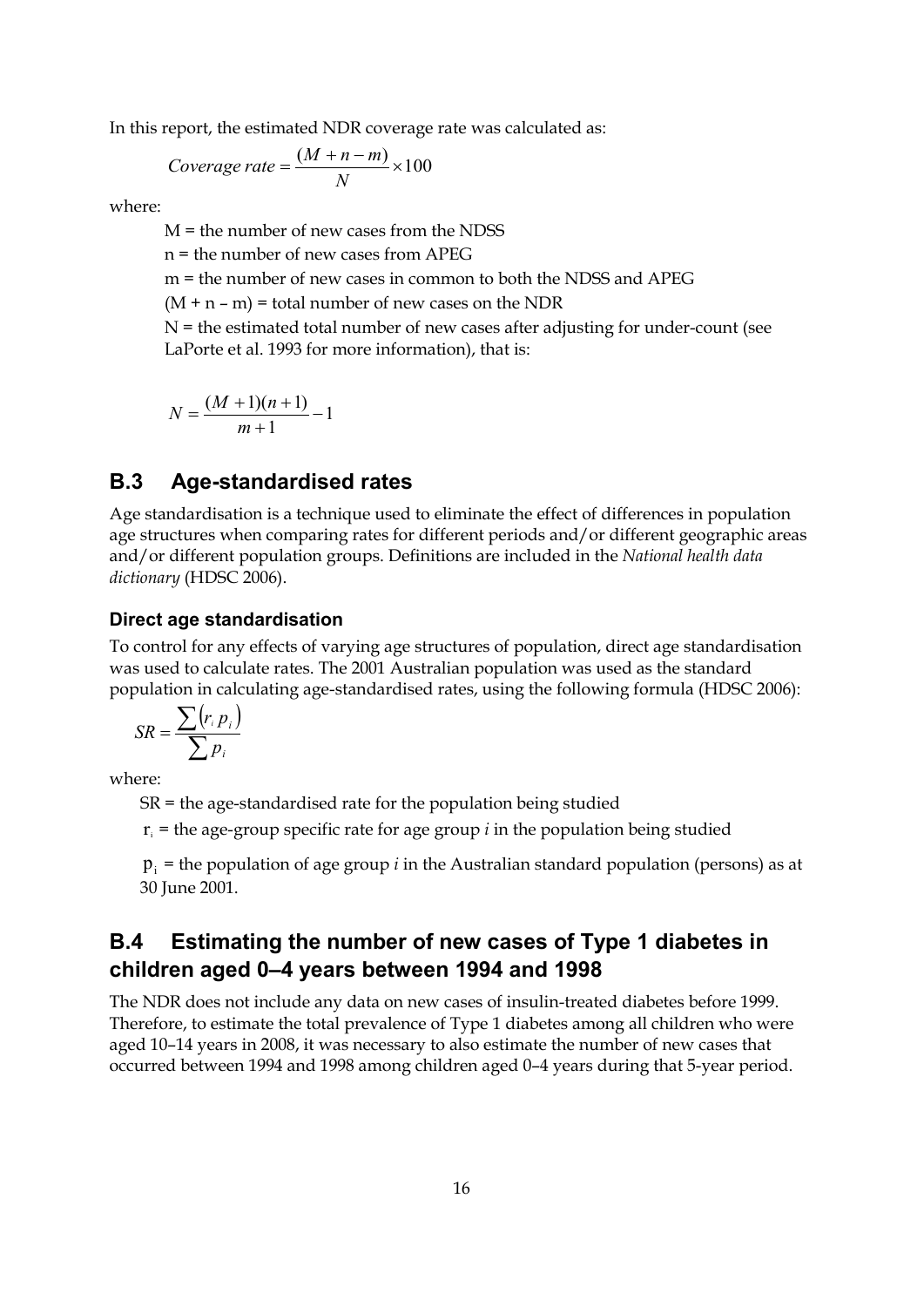These data have been estimated using Poisson regression and the available NDR data for the cohort of 5,390 children aged 0–14 years as at 31 December 2008. Estimates were predicted for males and females separately at the national level using the following model:

$$
log_e(E_t) = \beta_0 + \beta_1 t + \beta_2 x + \beta_3 y + log_e(N_t)
$$

where:

t = year of first insulin use (1999–2008 treated as a continuous variable)

 $x = age$  at first insulin use (0-14 in single years; treated as a categorical variable)

y = age at 31 December 2008 (0–14 in single years; treated as a categorical variable)

 $N_t$  = the 31 December population in year t for age at first insulin use x

 $E_t$  = the estimated number of new cases of Type 1 diabetes in year t for age at first insulin use x and age at 31 December 2008 y

 $β_0$ ,  $β_1$ ,  $β_2$  and  $β_3$  are estimated in the model.

No interaction terms were included in the model as none were significant at the 0.05 level of significance.

Based on this Poisson model, it is estimated that 345 new cases of Type 1 diabetes occurred among 0–4 year olds between 1994 and 1998 (189 new cases among boys and 156 among girls).

The regression models at state/territory level were quite unstable, particularly for the smaller jurisdictions. Therefore, the numbers of new cases of Type 1 diabetes occurring between 1994 and 1998 for children aged 10–14 years at December 2008 were estimated at state and territory level as follows:

- 1. The number of cases of Type 1 diabetes in children aged 10–14 years as at 31 December 2008 for the 10-year period 1999–2008 was calculated from the available NDR data by sex and single year of age at the national level and by state and territory.
- 2. The data from (1) were used to calculate the proportional distribution of cases for each state and territory by sex and single year of age for 10–14 year olds as at 31 December 2008.
- 3. The proportional distribution by state and territory from (2) was then applied to the predicted national level estimates for children who began using insulin between 1994 and 1998, to estimate the predicted number of new cases during this 5-year period by sex and single year of age at the state and territory level.

### <span id="page-24-0"></span>**B.5 Validation of the estimated number of new cases of Type 1 diabetes in children aged 0–4 years between 1994 and 1998**

The estimated number of new cases of Type 1 diabetes in children aged 0–4 years was validated by comparing with:

- 1. estimates obtained from various other regression models; and
- 2. other available data on the number of new cases of Type 1 diabetes in children between 1994 and 1998, namely de-identified national NDSS data and data from the New South Wales APEG register.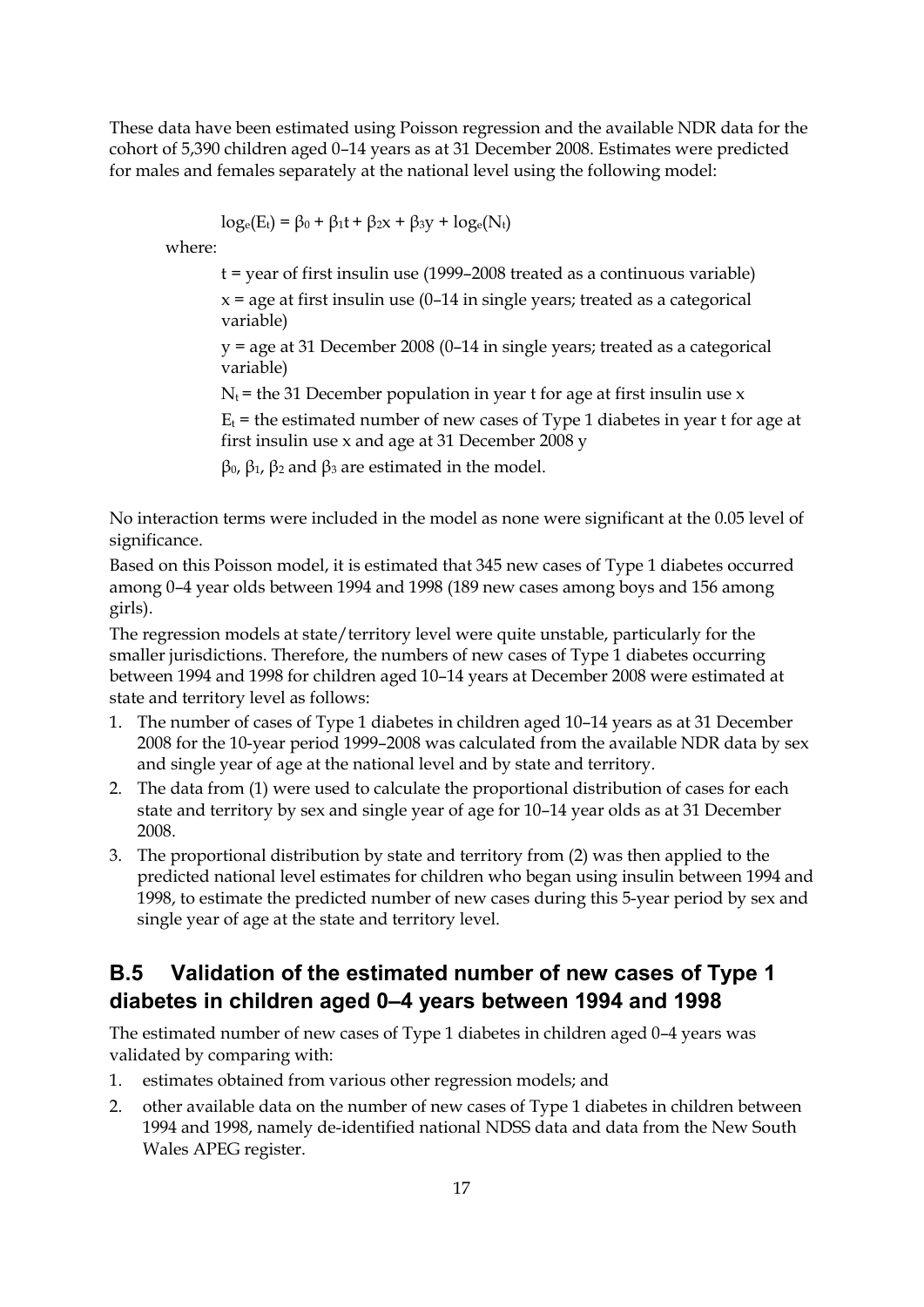#### **Comparison with estimates from other models**

A variety of other regression models were investigated. These included Poisson models in which 'age at first insulin use' and/or 'age at December 2008' were treated as continuous rather than categorical variables; and models in which 'age at December 2008' was replaced by a binary variable, with value 0 or 1, depending on whether a child who began using insulin in year *t* at age *x* was *x* or (*x*+ 1) years old at the end of year *t*. A significance level of 0.05 was used to determine whether to include interactions in these models. Separate models by age at first insulin use and sex, rather than sex only, were also explored. Further, negative binomial models were also investigated where there was evidence of over-dispersion in the Poisson models.

Goodness of fit statistics and residuals were examined for each of these models to determine which was the most appropriate to use. However, there was very little difference in the results based on any of the models with reasonable fit. Therefore, the chosen model was based on goodness of fit as well as ease of interpretation.

#### **Comparison with other available data**

Data on the number of new cases of Type 1 diabetes in children between 1994 and 1998 were obtained from the 2008 October-December quarter cumulative de-identified national NDSS database and from the APEG database in New South Wales. Data on the number of new cases of Type 1 diabetes were also requested from APEG in Western Australia; however, these data could not be provided as Western Australia does not have hospital ethics or parental permission to provide data before 1999 to us.

The de-identified national NDSS and New South Wales APEG data were compared with the estimated number of cases of Type 1 diabetes in 0–4 year olds from 1994 to 1998 obtained from the Poisson regression models.

When compared with the number of cases of derived Type 1 diabetes from the 2008 October-December quarter cumulative de-identified NDSS database, the modelled estimates appear to be higher than expected (Table B2), particularly between 1994 and 1996. However, it appears that the number of registrations on the NDSS for new cases of Type 1 diabetes in children was very low between 1994 and 1996, suggesting that the NDSS data cannot be reliably used to validate the modelled estimates for these years (Figure B1).

Comparing against the New South Wales APEG data, the estimated number of cases for children in New South Wales was generally lower than the APEG count (Table B3). Overall, the estimated total number of cases in New South Wales among boys aged 10–14 years in 2008 who began using insulin between 1994 and 1998 was 16 cases fewer than the APEG total, while for girls it was 14 cases fewer. If this were also true in the other jurisdictions for which data are not available to validate against, then this would imply that the modelled estimates for new cases in 1994 to 1998 are underestimates and that the estimated prevalence for 10–14 year olds in 2008 might also be an underestimate.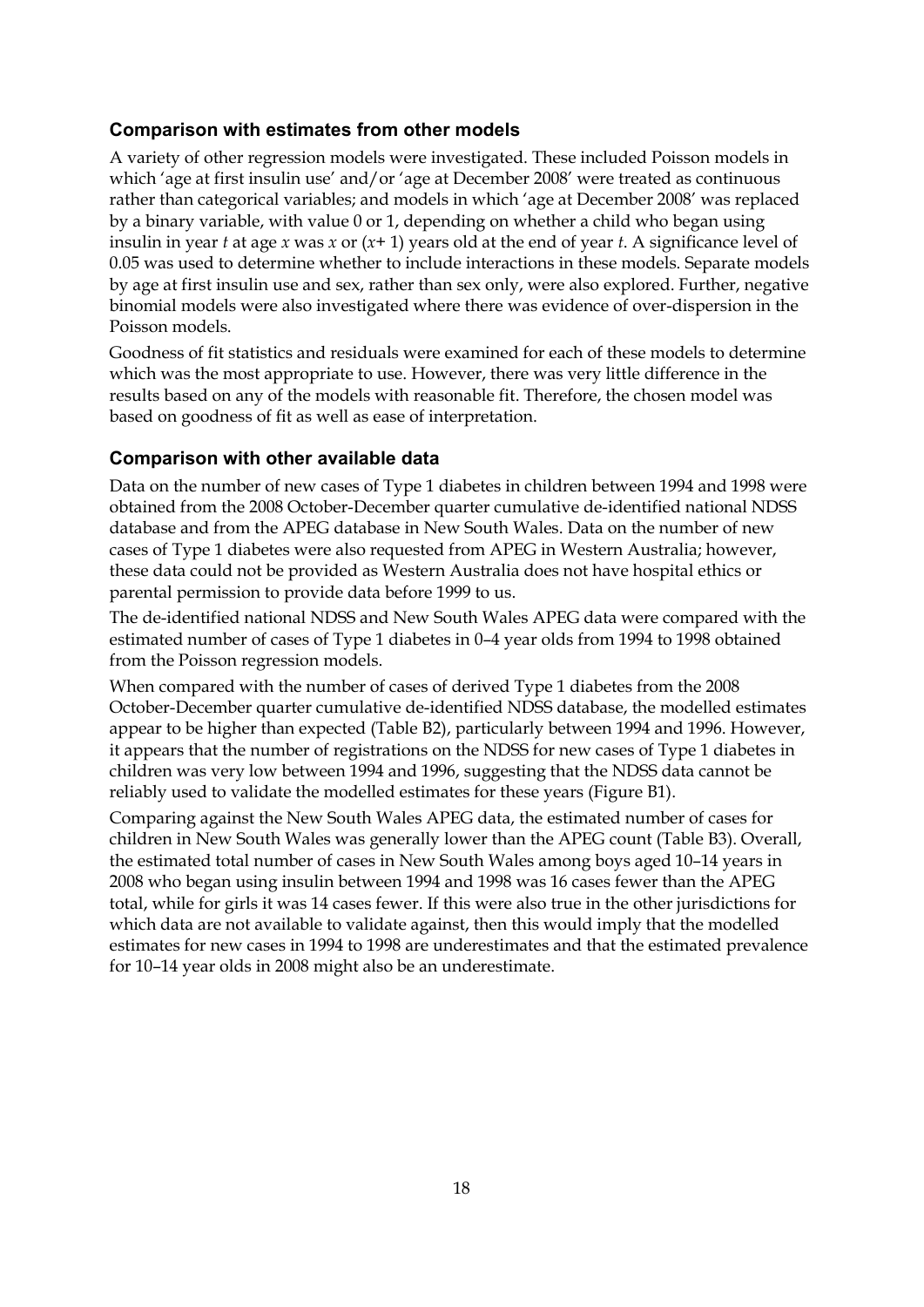| Age (in years) at 31<br>December 2008 | <b>Males</b> | <b>Females</b>                    | <b>Persons</b> | <b>Males</b> | <b>Females</b>                                       | <b>Persons</b> |
|---------------------------------------|--------------|-----------------------------------|----------------|--------------|------------------------------------------------------|----------------|
|                                       |              | <b>De-identified NDSS numbers</b> |                |              | Estimated numbers from Poisson models <sup>(a)</sup> |                |
| $10 - 11^{(b)}$                       | 15           | 11                                | 26             | 17           | 14                                                   | 31             |
| 12                                    | 22           | 15                                | 37             | 35           | 28                                                   | 62             |
| 13                                    | 35           | 34                                | 69             | 60           | 47                                                   | 106            |
| 14                                    | 49           | 30                                | 79             | 78           | 68                                                   | 146            |
| <b>Total 10-14</b>                    | 121          | 90                                | 211            | 189          | 156                                                  | 345            |

<span id="page-26-0"></span>**Table B2: Number of new cases of Type 1 diabetes in children aged 10–14 years at 31 December 2008 who began using insulin at age 0–4 years by sex and age; comparison of de-identified NDSS data with data estimated from Poisson models**

(a) Components may not add to totals due to rounding.

(b) Numbers for 10- and 11-year olds have been combined due to the small numbers of cases.

*Sources:* AIHW analysis of National Diabetes Register (data extracted January 2010) and AIHW analysis of 2008 October-December quarter cumulative de-identified National Diabetes Services Scheme (NDSS) database.



*Sources:* AIHW analysis of National Diabetes Register (data extracted January 2010) and AIHW analysis of 2008 October-December quarter cumulative de-identified National Diabetes Services Scheme (NDSS) database.

<span id="page-26-1"></span>**Figure B1: Number of new cases of Type 1 diabetes in children aged 0–14 years at first insulin use, de-identified NDSS data (1994–2008) and NDR data (1999–2008), Australia**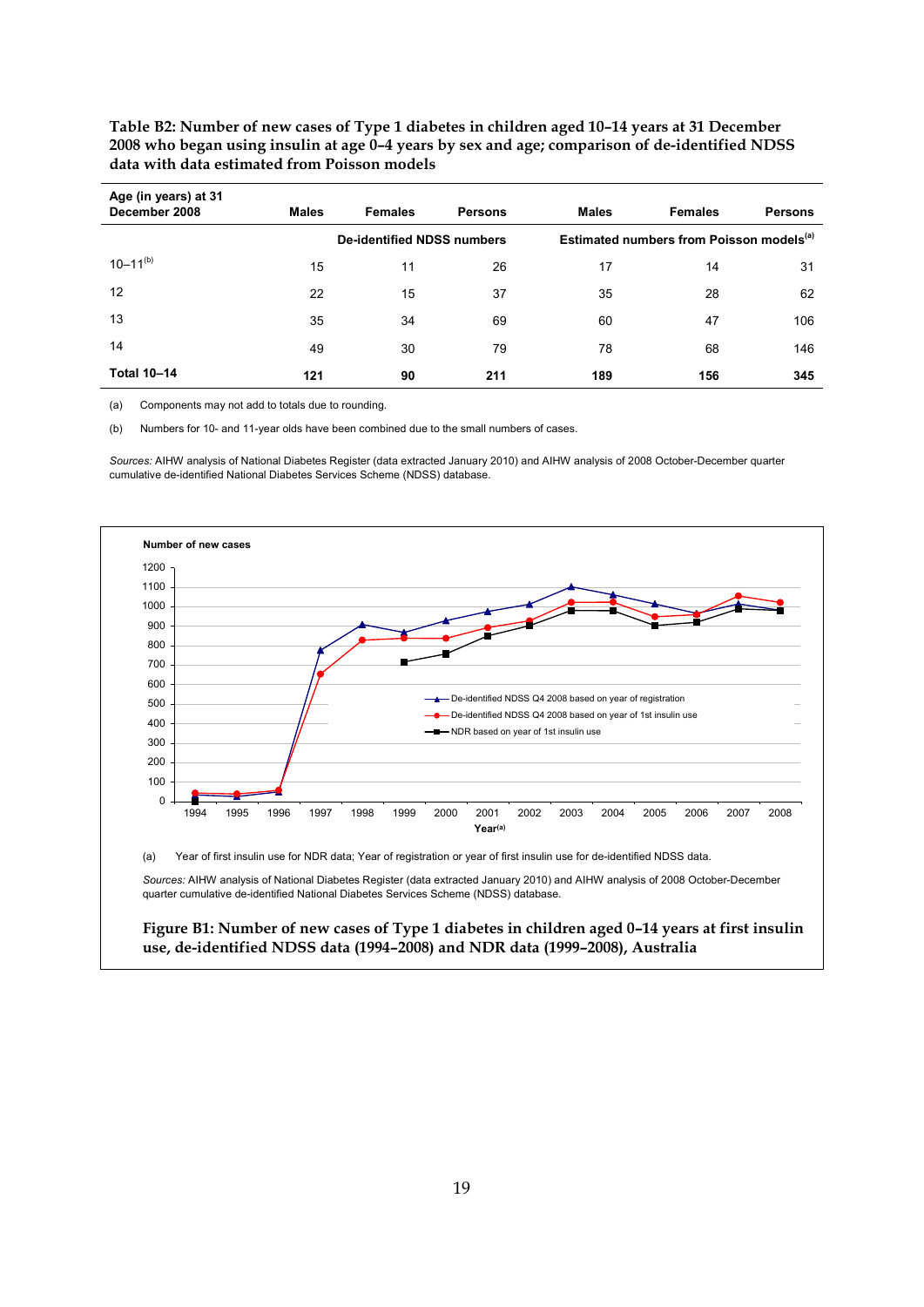| Age (in years) at 31 |              |                         |                |              |                                  |                |
|----------------------|--------------|-------------------------|----------------|--------------|----------------------------------|----------------|
| December 2008        | <b>Males</b> | <b>Females</b>          | <b>Persons</b> | <b>Males</b> | <b>Females</b>                   | <b>Persons</b> |
|                      |              | <b>NSW APEG numbers</b> |                |              | <b>Estimated numbers for NSW</b> |                |
| $10 - 11^{(a)}$      | 8            | 6                       | 14             | 5            | 5                                | 10             |
| 12                   | 9            | $\overline{4}$          | 13             | 12           | 9                                | 21             |
| 13                   | 20           | 27                      | 47             | 19           | 14                               | 33             |
| 14                   | 38           | 25                      | 63             | 23           | 20                               | 43             |
| <b>Total 10-14</b>   | 75           | 62                      | 137            | 59           | 48                               | 107            |

<span id="page-27-1"></span>**Table B3: Comparison of the number of new cases of Type 1 diabetes among children on the NSW APEG register, whose state of usual residence is NSW, with estimated numbers for NSW**

(a) Numbers for 10- and 11-year olds have been combined due to the small numbers of cases.

*Sources:* AIHW analysis of National Diabetes Register (data extracted February 2011) and NSW APEG data.

### <span id="page-27-0"></span>**B.6 Projections**

The predicted numbers of new cases of Type 1 diabetes occurring in children aged 0–14 years between 2009 and 2013 are summarised in Table B4.

<span id="page-27-2"></span>**Table B4: Predicted number of new cases of Type 1 diabetes in children aged 0–14 years by sex and age, Australia**

|                                                   | Year of first insulin use     |      |       |                               |       |       |
|---------------------------------------------------|-------------------------------|------|-------|-------------------------------|-------|-------|
| Sex and age<br>at first insulin<br>use (in years) | 2008                          | 2009 | 2010  | 2011                          | 2012  | 2013  |
|                                                   | <b>Number of</b><br>new cases |      |       | Predicted number of new cases |       |       |
| <b>Males</b>                                      |                               |      |       |                               |       |       |
| $0 - 4$                                           | 100                           | 102  | 103   | 105                           | 107   | 109   |
| $5 - 9$                                           | 177                           | 180  | 183   | 186                           | 189   | 193   |
| $10 - 14$                                         | 226                           | 230  | 234   | 238                           | 242   | 246   |
| Total 0-14                                        | 503                           | 512  | 520   | 529                           | 538   | 547   |
| <b>Females</b>                                    |                               |      |       |                               |       |       |
| $0 - 4$                                           | 93                            | 95   | 96    | 98                            | 99    | 101   |
| $5 - 9$                                           | 176                           | 179  | 182   | 185                           | 188   | 191   |
| $10 - 14$                                         | 208                           | 212  | 215   | 219                           | 223   | 226   |
| Total 0-14                                        | 477                           | 485  | 493   | 502                           | 510   | 519   |
| <b>Persons</b>                                    |                               |      |       |                               |       |       |
| $0 - 4$                                           | 193                           | 196  | 200   | 203                           | 206   | 210   |
| $5 - 9$                                           | 353                           | 359  | 365   | 371                           | 378   | 384   |
| $10 - 14$                                         | 434                           | 441  | 449   | 457                           | 464   | 472   |
| Total 0-14                                        | 980                           | 997  | 1,014 | 1,031                         | 1,048 | 1,066 |

*Source:* AIHW analysis of National Diabetes Register (data extracted February 2011).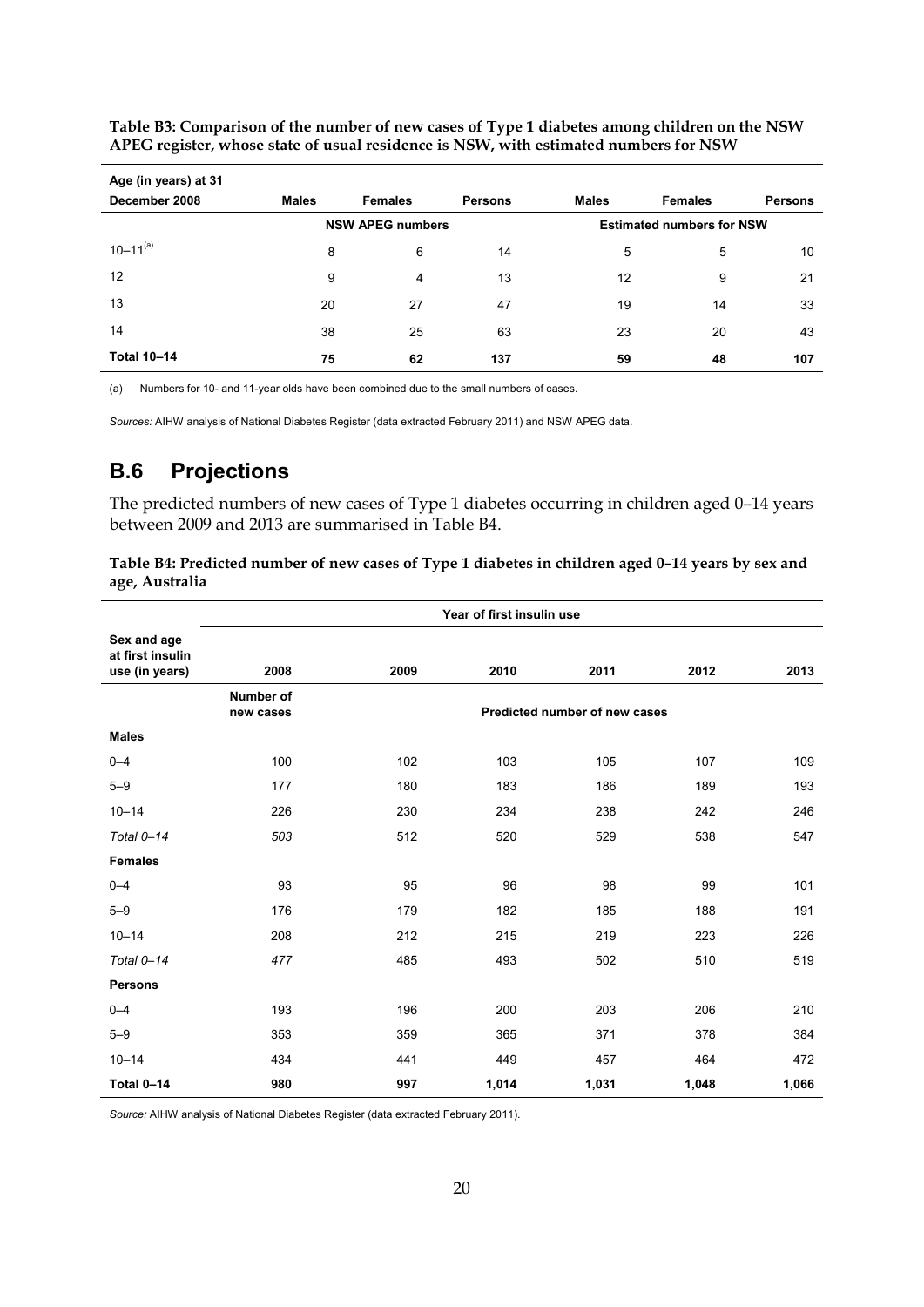## <span id="page-28-0"></span>**B.7 Confidence intervals**

The 95% confidence intervals in this report indicate the variation that might be expected in incidence numbers purely by chance. The confidence intervals for the age-standardised incidence rates were calculated assuming a Poisson distribution of cases and using a method developed by Dobson and colleagues (1991). This method calculates approximate confidence intervals for a weighted sum of Poisson parameters. The confidence intervals are used to provide an approximate indication of the differences between rates. Where the confidence intervals of two direct age-standardised rates do not overlap, this indicates that the corresponding rates can be considered statistically significantly different from each other. As with all statistical comparisons, care should be exercised in interpreting the results of the comparison. If two rates are statistically significantly different from each other, this means that the difference is unlikely to have arisen by chance. Judgment should, however, be exercised in deciding whether the difference is of any practical significance.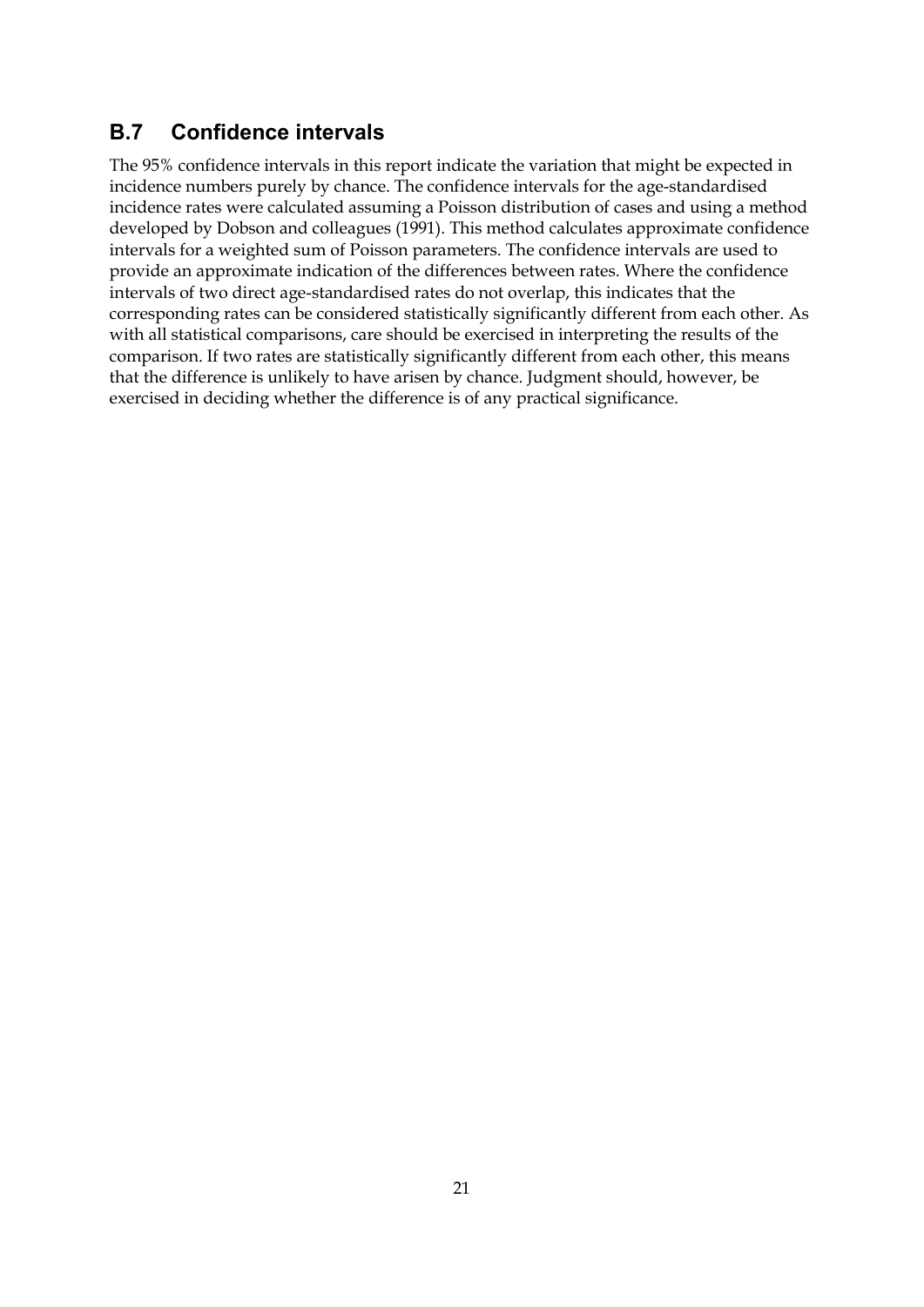# <span id="page-29-0"></span>**Appendix C Additional tables**

<span id="page-29-1"></span>**Table C1: Estimated prevalence of Type 1 diabetes in children aged 0–14 years at 31 December 2008 by sex and age, Australia**

| Age (in years) at<br>31 December 2008 | <b>Males</b>        | <b>Females</b>                                          | <b>Persons</b>      |
|---------------------------------------|---------------------|---------------------------------------------------------|---------------------|
|                                       |                     | Number per 100,000 population (95% confidence interval) |                     |
| 0                                     | $3.9(1.4 - 8.5)$    | $2.1(0.4 - 6.0)$                                        | $3.0(1.4 - 5.7)$    |
| 1                                     | $11.6(6.8 - 18.6)$  | $5.8(2.5 - 11.4)$                                       | $8.8(5.7-13.0)$     |
| 2                                     | 27.9 (20.0-38.1)    | 19.1 (12.5-28.0)                                        | 23.7 (18.3-30.1)    |
| 3                                     | 48.5 (37.6-61.4)    | 49.6 (38.4-63.2)                                        | 49.0 (41.1-58.1)    |
| 4                                     | 58.0 (46.0-72.1)    | 69.8 (56.2-85.8)                                        | 63.7 (54.5-74.0)    |
| Total 0-4                             | 29.2 (25.3-33.2)    | 28.4 (24.4-32.4)                                        | 28.8 (26.0-31.6)    |
| 5                                     | 65.7 (52.9-80.8)    | 66.3 (53.0-81.8)                                        | 66.0 (56.6-76.5)    |
| 6                                     | 107.5 (90.8-126.3)  | 105.3 (88.4-124.5)                                      | 106.4 (94.4-119.6)  |
| 7                                     | 148.8 (129.2-170.6) | 118.6 (100.7-138.7)                                     | 134.1 (120.6-148.6) |
| 8                                     | 165.6 (144.9-188.3) | 131.1 (112.4–152.0)                                     | 148.8 (134.6-163.9) |
| 9                                     | 186.2 (164.3-210.1) | 178.9 (156.9-203.0)                                     | 182.6 (167.0-199.3) |
| Total 5-9                             | 135.2 (126.6-143.9) | 120.5 (112.1–128.8)                                     | 128.0 (122.0-134.1) |
| 10                                    | 195.1 (172.5-219.2) | 209.6 (185.7-235.5)                                     | 202.1 (185.7-219.7) |
| 11                                    | 226.8 (202.7-253.0) | 234.7 (209.6-262.1)                                     | 230.7 (213.1-249.3) |
| 12                                    | 245.6 (220.7-272.7) | 265.7 (239.0-294.6)                                     | 255.4 (237.0-274.8) |
| 13                                    | 283.8 (257.1-312.5) | 291.9 (264.1-321.8)                                     | 287.7 (268.4-308.2) |
| 14                                    | 296.9 (269.7-326.0) | 308.6 (280.2-339.2)                                     | 302.6 (282.8-323.4) |
| Total 10-14                           | 250.2 (238.7-261.8) | 262.7 (250.5-274.8)                                     | 256.3 (247.9-264.7) |
| Total 0-14 Crude rate                 | 138.2 (133.2-143.2) | 137.4 (132.3–142.5)                                     | 137.8 (134.2-141.4) |
| Total 0-14 ASR(a)                     | 140.1 (135.1-145.3) | 139.1 (134.0-144.4)                                     | 139.6 (136.1-143.3) |

ASR age-standardised rate

(a) Age-standardised to the 2001 Australian population (see Appendix B.2).

*Source:* AIHW analysis of National Diabetes Register (data extracted February 2011).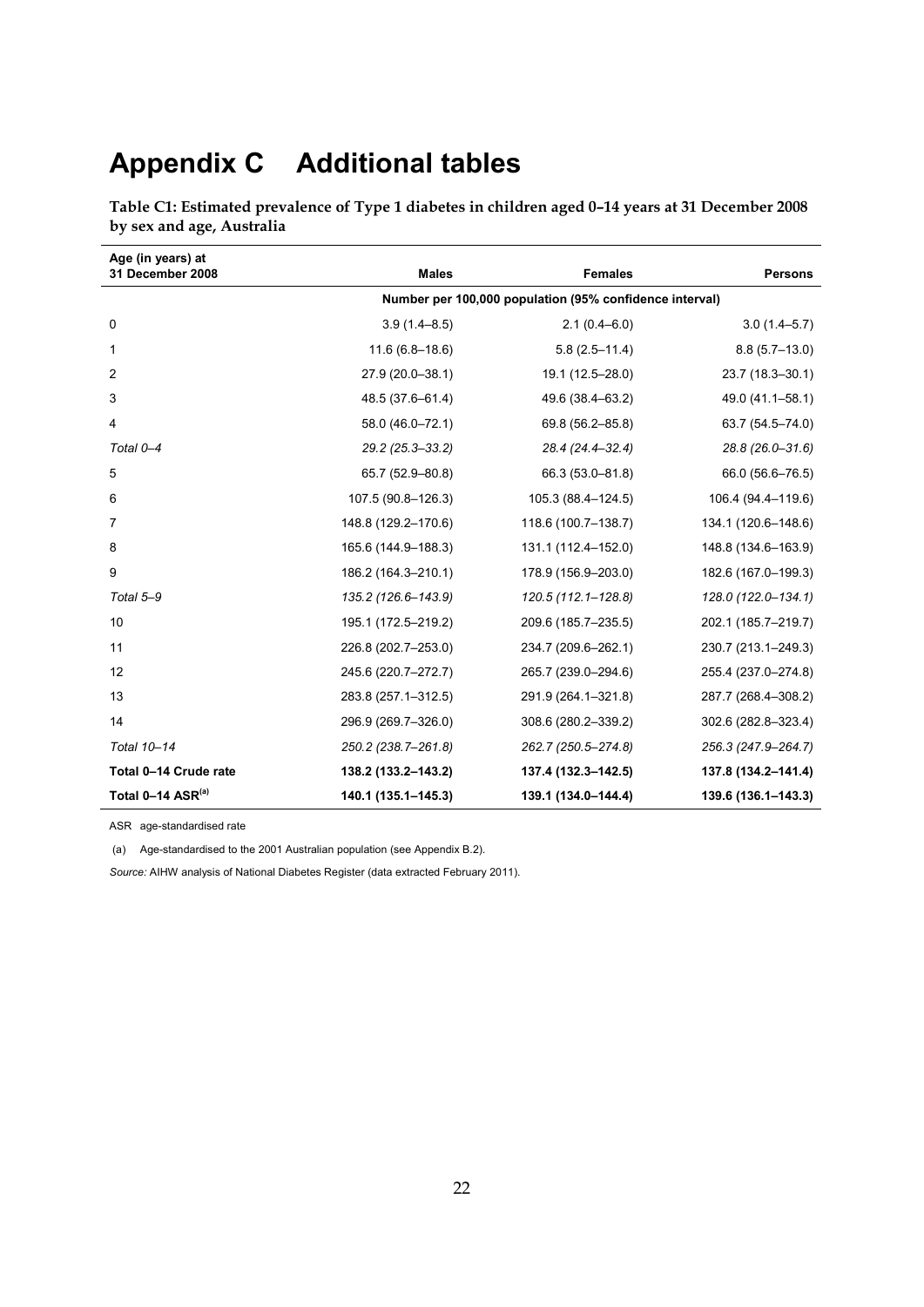| Age (in years) at<br>31 December 2008 | <b>NSW</b> | Vic   | Qld   | <b>WA</b> | SA            | Tas  | <b>ACT</b> | <b>NT</b> | Australia <sup>(a)</sup> |
|---------------------------------------|------------|-------|-------|-----------|---------------|------|------------|-----------|--------------------------|
|                                       |            |       |       |           | <b>Number</b> |      |            |           |                          |
| <b>Males</b>                          |            |       |       |           |               |      |            |           |                          |
| $0 - 4$                               | 61         | 48    | 44    | 16        | 28            | n.p. | n.p.       | n.p.      | 210                      |
| $5 - 9$                               | 282        | 216   | 201   | 105       | 74            | 38   | n.p.       | n.p.      | 937                      |
| $10 - 14$                             | 531        | 452   | 379   | 191       | 140           | 58   | 38         | 12        | 1,802                    |
| Total Males 0-14                      | 874        | 716   | 624   | 312       | 242           | 101  | 62         | 17        | 2,949                    |
| <b>Females</b>                        |            |       |       |           |               |      |            |           |                          |
| $0 - 4$                               | 69         | 48    | 36    | 19        | 12            | n.p. | n.p.       | n.p.      | 194                      |
| $5 - 9$                               | 252        | 193   | 159   | 81        | 68            | 24   | n.p.       | n p.      | 794                      |
| $10 - 14$                             | 530        | 483   | 351   | 203       | 138           | 55   | 25         | 10        | 1,795                    |
| Total Females 0-14                    | 851        | 724   | 546   | 303       | 218           | 82   | 45         | 14        | 2,783                    |
| <b>Persons</b>                        |            |       |       |           |               |      |            |           |                          |
| $0 - 4$                               | 130        | 96    | 80    | 35        | 40            | n.p. | n.p.       | n.p.      | 404                      |
| $5 - 9$                               | 534        | 409   | 360   | 186       | 142           | 62   | n.p.       | n.p.      | 1,731                    |
| $10 - 14$                             | 1,061      | 936   | 730   | 394       | 278           | 113  | 63         | 22        | 3,597                    |
| <b>Total Persons 0-14</b>             | 1,725      | 1,441 | 1,170 | 615       | 460           | 183  | 107        | 31        | 5,732                    |

<span id="page-30-0"></span>**Table C2: Estimated prevalence of Type 1 diabetes in children aged 0–14 years at 31 December 2008 by state, sex and age**

n.p. Not available for publication; data cannot be released due to small cell size but included in totals.

(a) Columns may not add to the Australian total as state of usual residence was missing for one registrant.

*Source:* AIHW analysis of National Diabetes Register (data extracted February 2011).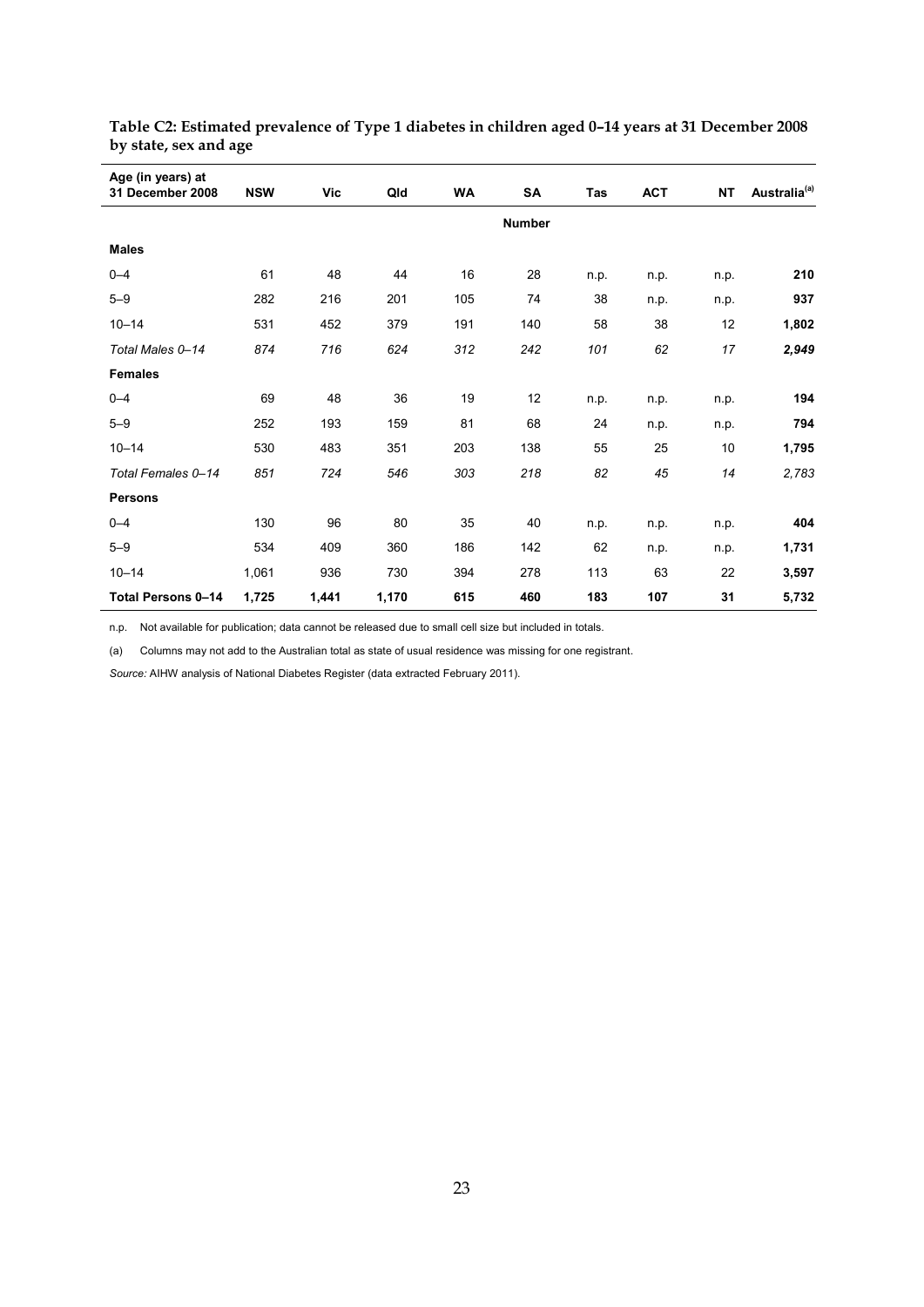| <b>OECD countries</b><br>(in descending order) | Period of data on<br>which prevalence<br>estimate is based | <b>Estimated number</b><br>of cases ('000) | <b>Population aged</b><br>0 to 14 years<br>(000) | <b>Estimated number of</b><br>cases per<br>100,000 population |
|------------------------------------------------|------------------------------------------------------------|--------------------------------------------|--------------------------------------------------|---------------------------------------------------------------|
| Finland                                        | 2000-2005                                                  | 3.8                                        | 883                                              | 427.5                                                         |
| Sweden                                         | 2001-2005                                                  | 4.1                                        | 1,507                                            | 270.5                                                         |
| Norway                                         | 1999-2003                                                  | 1.6                                        | 889                                              | 182.4                                                         |
| United Kingdom                                 | 1989-2003                                                  | 16.9                                       | 10,649                                           | 158.3                                                         |
| Canada                                         | 1990-1999                                                  | 8.0                                        | 5,471                                            | 146.7                                                         |
| Denmark                                        | 1996-2005                                                  | 1.4                                        | 980                                              | 141.2                                                         |
| Australia                                      | 1999-2008                                                  | 5.7                                        | 4,161                                            | 137.8                                                         |
| <b>United States</b>                           | 2002-2003                                                  | 85.8                                       | 63,278                                           | 135.6                                                         |
| Germany                                        | 1989-2003                                                  | 14.1                                       | 11,103                                           | 126.7                                                         |
| Netherlands                                    | 1996-1999                                                  | 3.6                                        | 2,892                                            | 124.8                                                         |
| Czech Republic                                 | 1989-2003                                                  | 1.6                                        | 1,386                                            | 117.5                                                         |
| New Zealand                                    | 1999-2000                                                  | 1.0                                        | 865                                              | 115.9                                                         |
| <b>Belgium</b>                                 | 1989-2003                                                  | 1.8                                        | 1,715                                            | 107.7                                                         |
| Ireland                                        | 1997                                                       | 1.0                                        | 950                                              | 107.3                                                         |
| Austria                                        | 1989-2003                                                  | 1.2                                        | 1,241                                            | 97.6                                                          |
| Portugal                                       | 1994-1998                                                  | 1.6                                        | 1,666                                            | 95.5                                                          |
| Luxembourg                                     | 1989-2003                                                  | 0.1                                        | 86                                               | 94.9                                                          |
| Slovak Republic                                | 1989-2003                                                  | 0.8                                        | 814                                              | 94.2                                                          |
| Iceland                                        | 1994-1998                                                  | 0.1                                        | 64                                               | 91.1                                                          |
| Poland                                         | 1989-2003                                                  | 4.8                                        | 5,551                                            | 85.7                                                          |
| France                                         | 1998-2004                                                  | 9.6                                        | 11,397                                           | 84.5                                                          |
| Greece                                         | 1995-1999                                                  | 1.3                                        | 1,563                                            | 80.2                                                          |
| Hungary                                        | 1989-2003                                                  | 1.1                                        | 1,448                                            | 76.5                                                          |
| Spain                                          | 1989-2003                                                  | 5.0                                        | 6,705                                            | 74.6                                                          |
| Switzerland                                    | 1991-1999                                                  | 0.7                                        | 1,159                                            | 61.1                                                          |
| Italy                                          | 1990-1999                                                  | 4.9                                        | 8,144                                            | 59.9                                                          |
| Turkey                                         | 1992-1996                                                  | 4.0                                        | 20,371                                           | 19.8                                                          |
| Japan                                          | 1998-2001                                                  | 2.7                                        | 17,071                                           | 15.7                                                          |
| Mexico                                         | 1990-1993                                                  | 2.5                                        | 30,886                                           | 8.1                                                           |
| Korea                                          | 1990-1991                                                  | 0.9                                        | 12,845                                           | 6.7                                                           |

#### <span id="page-31-0"></span>**Table C3: Prevalence of Type 1 diabetes in children aged 0–14 years: Australia (2008) compared with other OECD countries (2010)**

*Note:* For all countries other than Australia, the prevalence estimates are based on the estimated number of cases and population aged 0–14 years in 2010. For Australia, the prevalence is based on the estimated number of cases and population aged 0–14 years in 2008.

*Sources:* IDF 2009; AIHW analysis of National Diabetes Register (data extracted February 2011).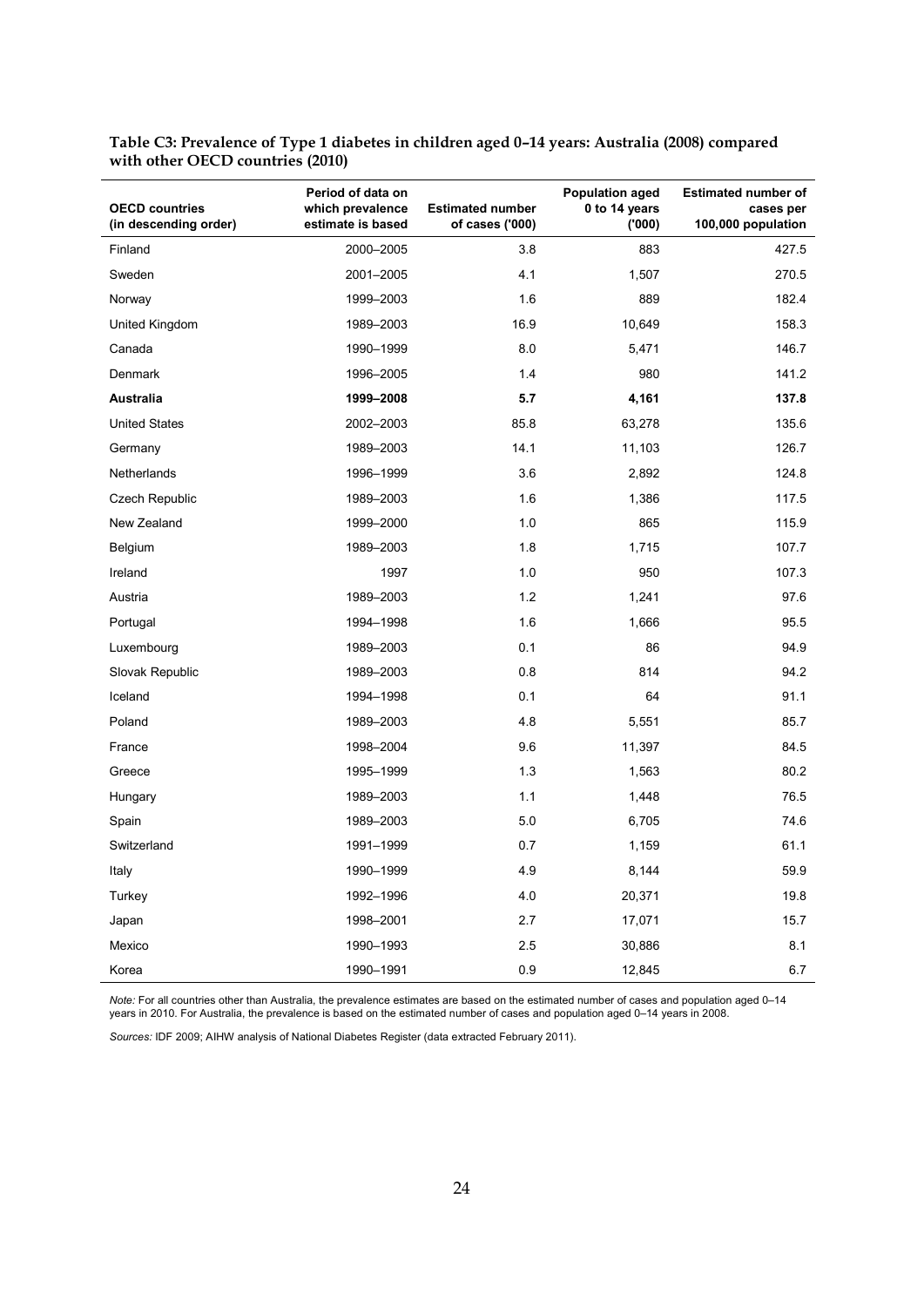# <span id="page-32-0"></span>**Glossary**

#### **Derived diabetes type**

Refers to the classification of diabetes type that is derived for an individual on the NDR. The method of derivation (algorithm) is based on *reported diabetes type*, age at diagnosis and the period of time between the date of diagnosis and start of *insulin* use. For more information, see Appendix B.1.

#### **Diabetes (diabetes mellitus)**

A chronic condition in which the body cannot properly use its main energy source, the sugar *glucose*. This is due to either the pancreas not producing enough of the hormone *insulin*, or the body being unable to effectively use the *insulin* produced. *Insulin* helps *glucose* enter the body's cells from the bloodstream and then be processed by them. Diabetes is marked by an abnormal build-up of *glucose* in the blood, and can have serious short- and long-term effects on many of the body's systems, especially the blood vessels and nerves.

For the different types of diabetes, see (Box 1).

#### **Diabetic ketoacidosis**

Diabetic ketoacidosis is a complication of diabetes that occurs as a result of *insulin* deficiency. The body begins breaking down fat as an alternative source of energy and this causes an excess of ketones to accumulate in the blood, making the blood acidic (ketoacidosis).

#### **Gestational diabetes mellitus**

A type of diabetes (see Box 1).

#### **Glucose**

A simple sugar that is the major source of energy for the body and the sole source of energy for the brain. It is supplied through food and is also produced and released by the liver. Its proper use requires the hormone *insulin*.

#### **Incidence**

The number of new cases (of an illness or event) occurring during a given period. Compare with *Prevalence.*

#### **Insulin**

A hormone produced by the pancreas. Its main action is to enable body cells to absorb *glucose* from the blood and use it for energy.

#### **Insulin-treated diabetes**

All types of diabetes treated with *insulin*, which include Type 1, Type 2, gestational and other types of diabetes. It is a term used to describe those on the NDR, and is not a standard classification used in clinical practice.

#### **Other types of diabetes**

A category that includes less common conditions or syndromes that cause diabetes (see Box 1).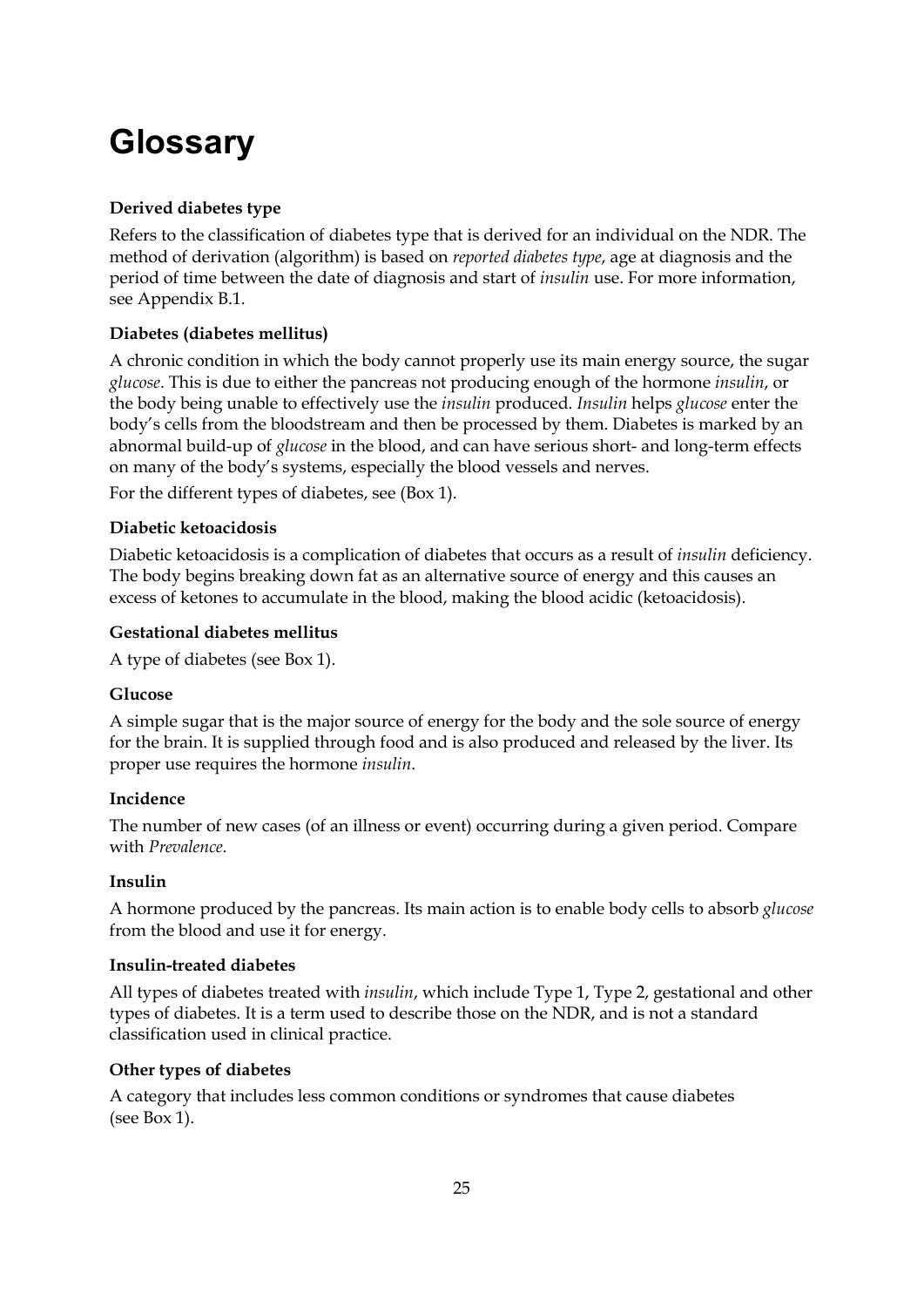#### **Pancreas**

The organ that lies behind the lower part of the stomach and produces *insulin*.

#### **Prevalence**

The number or proportion (of cases or instances) present in a population at a given time. Compare with *Incidence.*

#### **Reported diabetes type**

The type of diabetes recorded on the NDSS or APEG registration forms. Diabetes type is known to be misreported in many instances; for more information see Appendix B.1.

#### **Type 1 diabetes**

A type of diabetes (see Box 1).

#### **Type 2 diabetes**

A type of diabetes (see Box 1).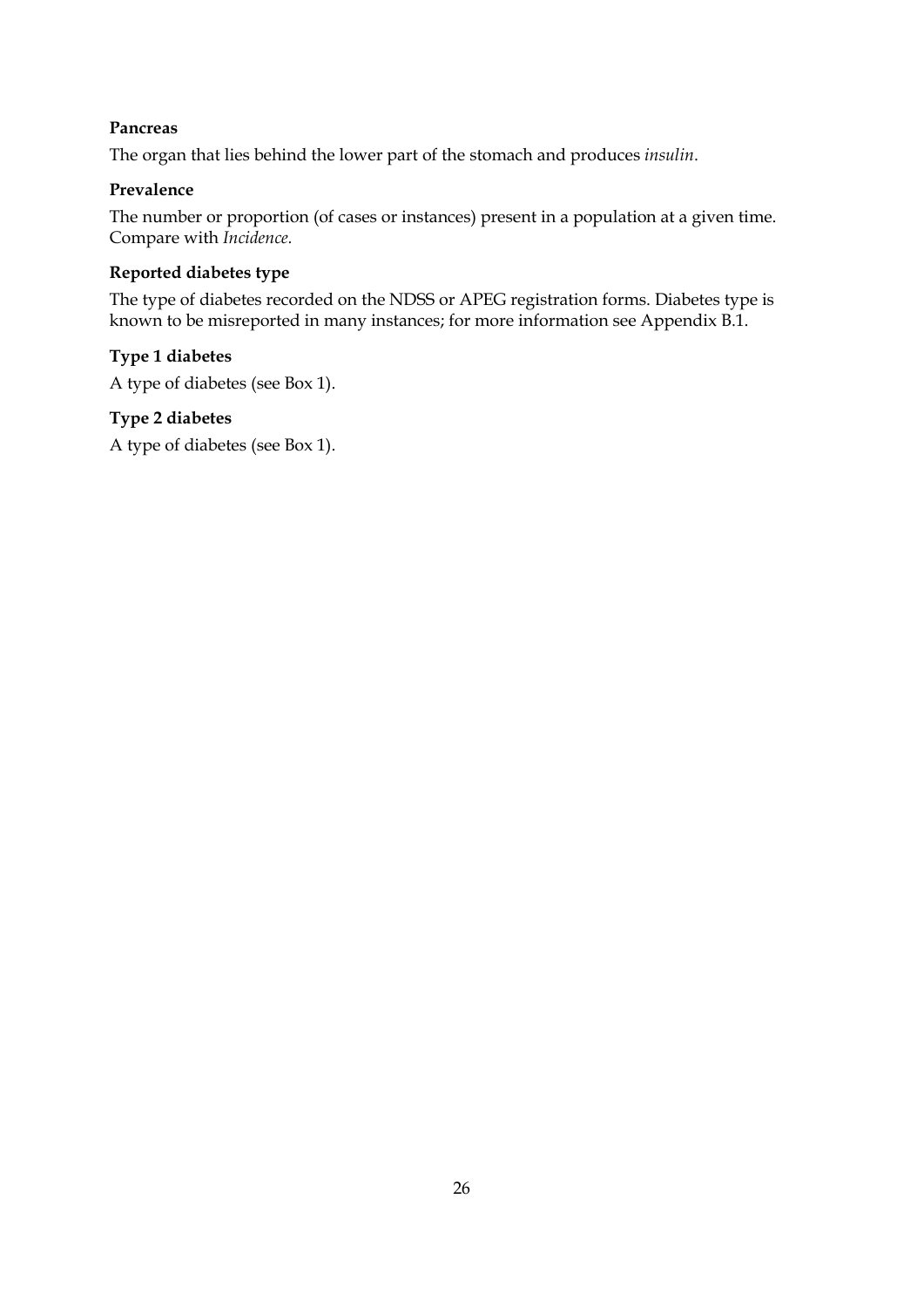# <span id="page-34-0"></span>**References**

ADA (American Diabetes Association) 2010. Diagnosis and classification of diabetes mellitus. Diabetes Care 33:S62–9.

AIHW (Australian Institute of Health and Welfare) 2001. National Diabetes Register statistical profile, December 2000. Diabetes series no. 2. Cat. no. CVD 18. Canberra: AIHW.

AIHW 2006. National Diabetes Register: impact of changed consent arrangements on ascertainment from the National Diabetes Services Scheme. Diabetes Series Number 5. Cat. no. CVD 35. Canberra: AIHW.

AIHW 2008. Diabetes: Australian facts 2008. Diabetes series no. 8. Cat. no. CVD 40. Canberra: AIHW.

AIHW 2009. Insulin-treated diabetes in Australia 2000–2007. Diabetes series no. 11. Cat. no. CVD 45. Canberra: AIHW.

AIHW 2010a. Australia's health 2010. Australia's health series no. 12. Cat. no. AUS 122. Canberra: AIHW.

AIHW 2010b. Incidence of Type 1 diabetes in Australian children 2000–2008. Diabetes series no. 13. Cat. no. CVD 51. Canberra: AIHW.

AIHW: Catanzariti L, Faulks K & Waters A-M 2007. National diabetes register: statistical profile 1999–2005. Cat. No. CVD 39. Diabetes series no. 7. Canberra: AIHW.

AIHW: Dixon T & Webbie K 2006. The National System for Monitoring Diabetes in Australia. Cat. no. CVD 32. Canberra: AIHW.

Begg S, Vos T, Barker B, Stevenson C, Stanley L & Lopez AD 2007. The burden of disease and injury in Australia 2003. AIHW cat. no. PHE 82. Canberra: AIHW.

Colagiuri S, Colagiuri R & Ward J 1998. National diabetes strategy and implementation plan. Canberra: Diabetes Australia.

Dobson AJ, Kuulasmaa K, Eberle E & Scherer J 1991. Confidence intervals for weighted sums of Poisson parameters. Statistics in Medicine 10:457–62.

Greer RM, Rogers MA, Bowling FG, Buntain HM, Harris M, Leong GM et al. 2007. Australian children and adolescents with type 1 diabetes have low vitamin D levels. Medical Journal of Australia 187(1):59–60.

HDSC (Health Data Standards Committee) 2006. National health data dictionary. Version 13. Canberra: Australian Institute of Health and Welfare.

IDF (International Diabetes Federation) 2009. IDF diabetes atlas. 4th edn. Brussels: IDF.

LaPorte RE, McCarty D, Bruno G, Tajima N & Baba S 1993. Counting diabetes in the next millennium: application of capture–recapture technology. Diabetes Care 16(2):528–34.

Littorin B, Blom P, Scholin A, Arnqvist HJ, Blohme G, Bolinder J et al. 2006. Lower levels of plasma 25-hydroxyvitamin D among young adults at diagnosis of autoimmune type 1 diabetes compared with control subjects: results from the nationwide Diabetes Incidence Study in Sweden (DISS). Diabetologia 49:2847–52.

National Health and Medical Research Council (NHMRC) 2005. Clinical practice guidelines: Type 1 diabetes in children and adolescents. Canberra: Commonwealth of Australia.

Vaarala O 2005. Is type 1 diabetes a disease of the gut immune system triggered by cow's milk insulin? Advances in Experimental Medicines and Biology 569:151–6.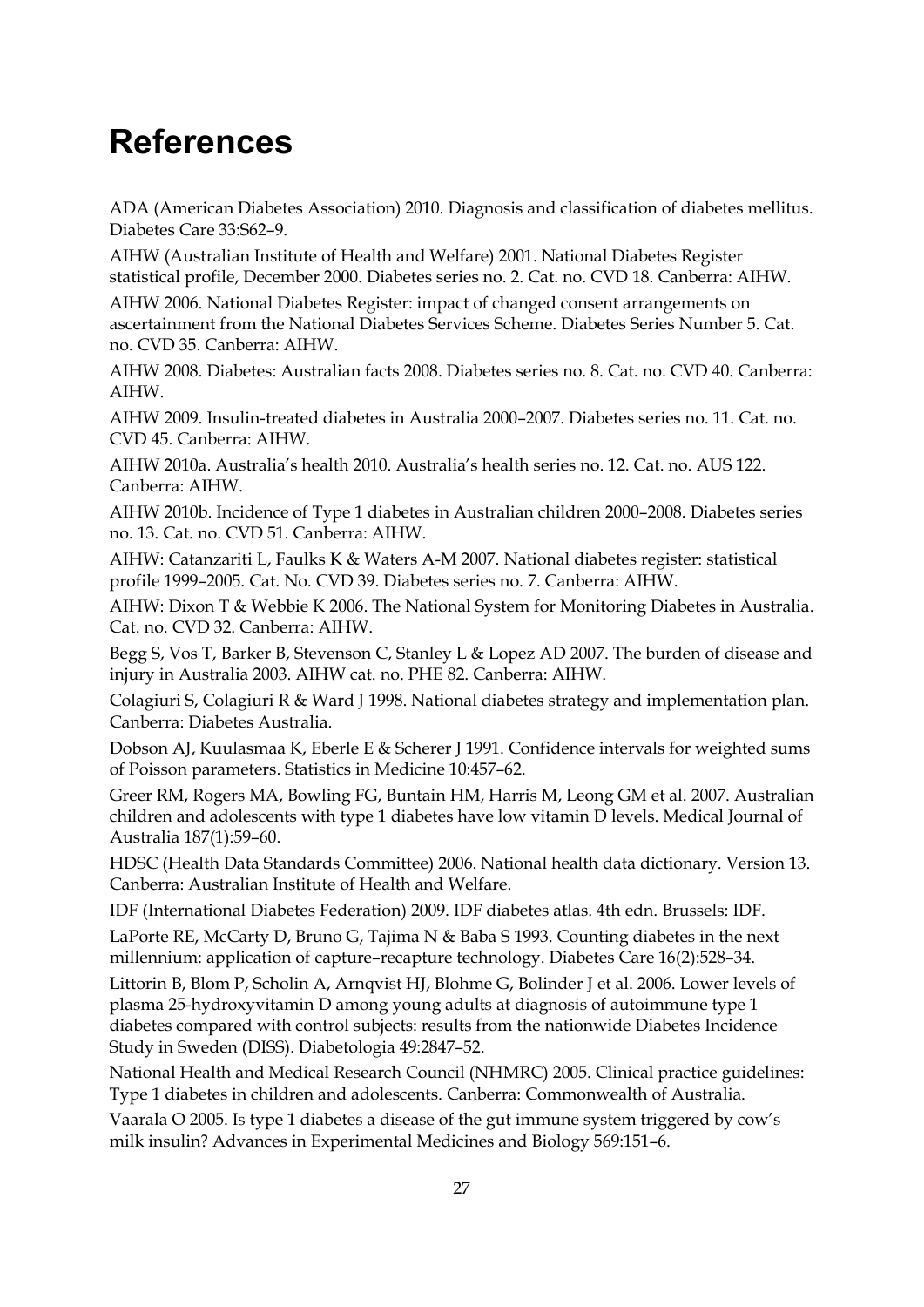Yeung W-C G, Rawlinson WD & Craig ME 2011. Enterovirus infection and type 1 diabetes mellitus: systematic review and meta-analysis of observational molecular studies. British Medical Journal 342:d35.

Yoon J-W, Kim A & Jun H-S 1999. Role of viruses in Type 1 diabetes. In: Turtle J, Kaneko T & Osato S (eds). Diabetes in the new millennium. Sydney: Endocrinology and Diabetes Research Foundation, University of Sydney, 105–18.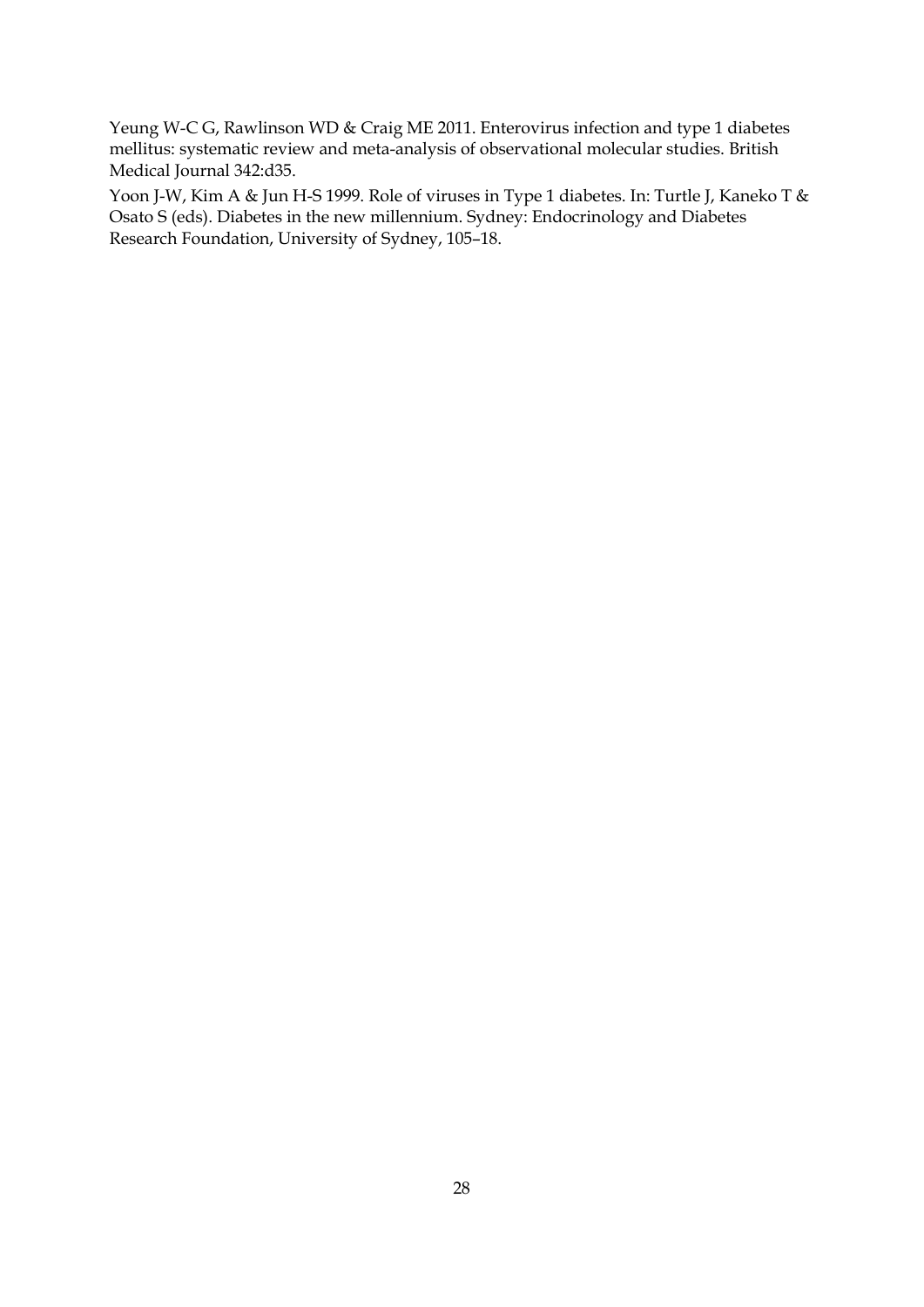# <span id="page-36-0"></span>**List of tables**

| Table 1:  | Coverage of Type 1 diabetes on the National Diabetes Register among children aged<br>0-14 years at their first insulin use, by year of first insulin use, 1999 to 2008 |     |
|-----------|------------------------------------------------------------------------------------------------------------------------------------------------------------------------|-----|
| Table 2:  | Estimated prevalence of Type 1 diabetes in children aged 0-14 years at 31 December                                                                                     |     |
| Table 3:  | Estimated prevalence of Type 1 diabetes in children aged 0-14 years at 31 December                                                                                     |     |
| Table 4:  | Estimated prevalence of Type 1 diabetes in children aged 0-14 years at 31 December                                                                                     |     |
| Table B1: | Reported and derived diabetes type among NDR registrants, by age, 1999 to 2008 15                                                                                      |     |
| Table B2: | Number of new cases of Type 1 diabetes in children aged 10-14 years at 31 December<br>2008 who began using insulin at age 0-4 years by sex and age; comparison of      |     |
| Table B3: | Comparison of the number of new cases of Type 1 diabetes among children on the<br>NSW APEG register, whose state of usual residence is NSW, with estimated numbers     | .20 |
| Table B4: | Predicted number of new cases of Type 1 diabetes in children aged 0-14 years by sex                                                                                    | .20 |
| Table C1: | Estimated prevalence of Type 1 diabetes in children aged 0-14 years at 31 December                                                                                     | .22 |
|           | Table C2: Estimated prevalence of Type 1 diabetes in children aged 0-14 years at 31 December                                                                           | .23 |
|           | Table C3: Prevalence of Type 1 diabetes in children aged 0-14 years: Australia (2008) compared                                                                         |     |
|           |                                                                                                                                                                        |     |